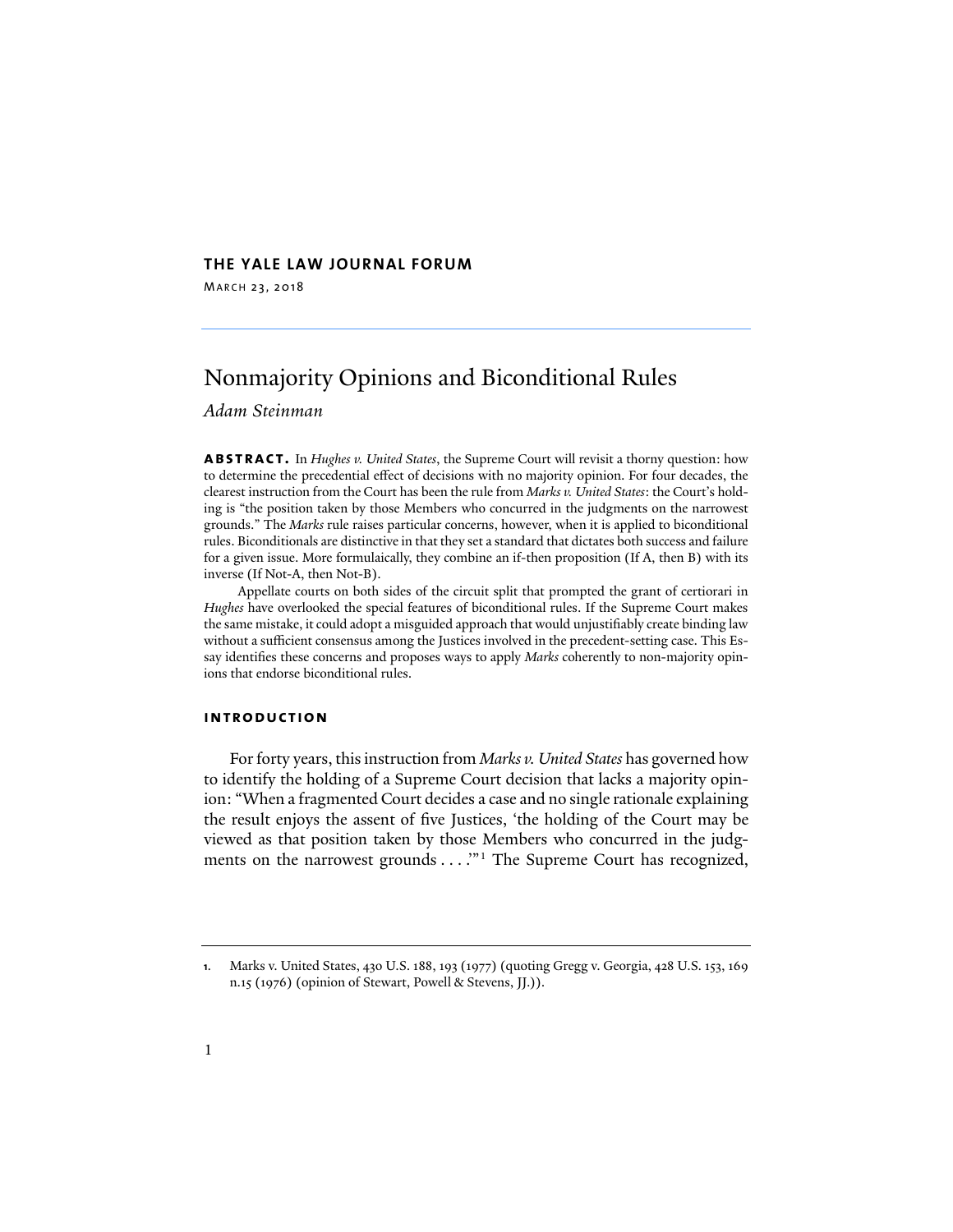however, that "pursu[ing] the *Marks* inquiry" has o�en "baffled and divided the lower courts that have considered it."<sup>[2](#page-1-0)</sup>

That may soon change. The Court has granted certiorari in *Hughes v. United States*, which explicitly asks the Court to clarify the *Marks* rule.[3](#page-1-1) *Hughes* involves how to interpret the Supreme Court's 2011 decision in *Freeman v. United States*, in which the Court split four-one-four regarding when certain defendants are eligible to seek a sentence reduction based on a retroactive lowering of the Fed-eral Sentencing Guidelines.<sup>[4](#page-1-2)</sup> Five Justices in *Freeman* found that the defendant was eligible to seek a reduction, with a four-Justice plurality embracing one rationale and a concurring Justice embracing a different rationale.<sup>5</sup> Four Justices dissented, finding that the defendant was ineligible.<sup>[6](#page-1-4)</sup>

<span id="page-1-9"></span>Thanks to decades of judicial and scholarly engagement with the *Marks* rule, the Court in *Hughes* will be able to choose from a range of options for determin-ing the precedential effect of decisions with no majority opinion.<sup>[7](#page-1-5)</sup> Under one approach, a nonmajority opinion is binding only when its analysis is the "logical subset" of the other opinions supporting the Court's ultimate result; if no such logical-subset relationship exists, there is no controlling opinion under *Marks*. [8](#page-1-6) Under a different approach, *Marks* creates binding law as to the area of "shared agreement" or "partial overlap" between the nonmajority opinions supporting the Court's ultimate judgment.[9](#page-1-7) Finally, the *Marks* analysis might include the rationales of dissenting Justices, so long as those rationales combine with enough Justices in the majority to garner five or more votes.<sup>[10](#page-1-8)</sup>

Whichever path the Court takes, it will be crucial to appreciate the particular problems posed by biconditional rules. Biconditionals are distinctive rules in that they set a standard that dictates both success and failure for a given issue. More formulaically, biconditionals combine a conditional proposition (If *A*, then

- <span id="page-1-2"></span>**4**. 564 U.S. 522, 524 (2011).
- <span id="page-1-3"></span>**5***. Id.*
- <span id="page-1-4"></span>**6***. Id.* at 545 (Roberts, C.J., dissenting).
- <span id="page-1-5"></span>**7**. Recent discussions of the topic include Ryan C. Williams, *Questioning* Marks*: Plurality Decisions and Precedential Constraint*, 69 STAN. L. REV. 795 (2017), and Richard M. Re, *Beyond the*  Marks *Rule*, 132 HARV. L. REV. (forthcoming), http://ssrn.com/abstract=3090620 [https://perma.cc/5BTW-QB38].
- <span id="page-1-6"></span>**8***. See infra* Part II.
- <span id="page-1-7"></span>**9***. See infra* Part III.
- <span id="page-1-8"></span>**10***. See infra* Part IV.

<span id="page-1-0"></span>**<sup>2</sup>**. Grutter v. Bollinger, 539 U.S. 306, 325 (2003) (quoting Nichols v. United States, 511 U.S. 738, 745-46 (1994)).

<span id="page-1-1"></span>**<sup>3</sup>**. 138 S. Ct. 542, 543 (2017) (granting certiorari); Petition for a Writ of Certiorari at 21, Hughes v. United States, 138 S. Ct. 542 (2017) (No. 17-155) ("The Court should clarify the *Marks* rule  $\dots$ ").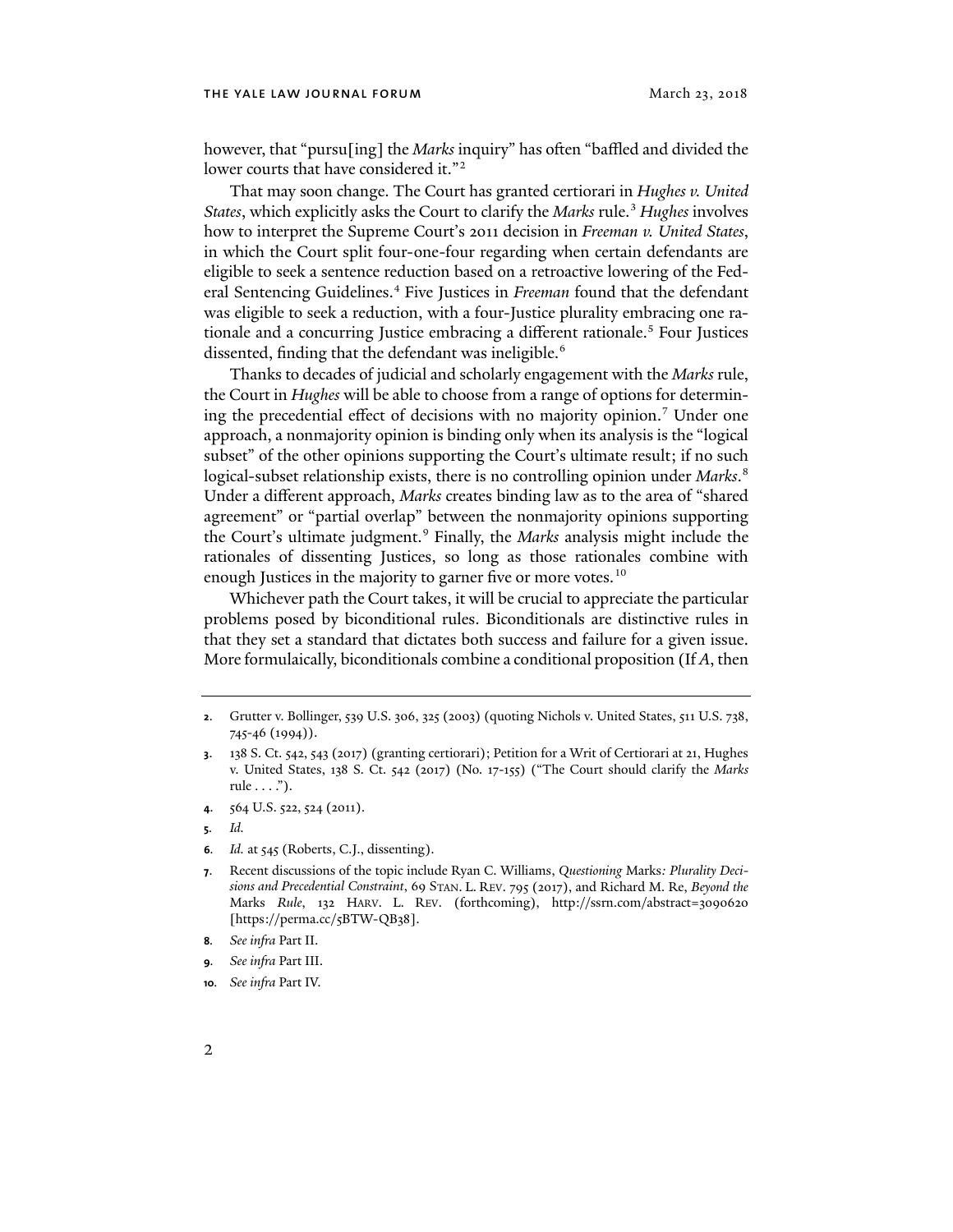*B*) with its inverse (If Not-*A*, then Not-*B*).<sup>[11](#page-2-0)</sup> Because biconditionals are two rules rolled into one, they complicate the inquiry into which of two or more opinions provides the "narrowest grounds" under *Marks*.

Appellate courts on both sides of the circuit split that prompted the Court's grant of certiorari in *Hughes* have misunderstood the nature of biconditional rules. Specifically, courts have assumed that Justice Sotomayor's concurring opinion in *Freeman* would be binding under *Marks* if it would make a narrower universe of defendants eligible for a sentence reduction than Justice Kennedy's *Freeman* plurality opinion would.<sup>[12](#page-2-1)</sup> But, as a matter of logic, this assumption is mistaken.

<span id="page-2-4"></span>A key disagreement in the lower courts—and between the parties in *Hughes*—is whether the concurring opinion truly is narrower in the sense that it makes fewer defendants eligible for relief. The defendant in *Hughes* argues that the *Freeman* concurrence is not narrower; instead, he maintains that it makes some defendants eligible who would be ineligible under the plurality's approach.[13](#page-2-2) The government contests this interpretation, arguing that any defendant who would be eligible under the concurrence's approach *would* necessarily be eligible under the plurality's approach, and thus that the *Freeman* concurrence is narrower[.14](#page-2-3) Due to some ambiguities in the *Freeman* plurality opinion, there is indeed some uncertainty on this point.

<span id="page-2-5"></span>The dispute on this issue, however, misapprehends the nature of biconditionals. Even if the *Freeman* concurrence makes a *narrower* set of defendants *eligible*for a sentence reduction, it necessarily must make a *broader* set of defendants *ineligible* for a sentence reduction. Yet in *Hughes*, the government is invoking the part of the *Freeman* concurrence's biconditional rule that dictates a defendant's *ineligibility*. To say that the concurrence's ineligibility rule is narrower than the plurality's ineligibility rule turns the narrowest-grounds notion on its head.

If the Supreme Court makes the same mistake, the result could be a reading of *Marks* that unjustifiably creates binding law despite a lack of sufficient consensus among the Justices involved in *Freeman* itself. With respect to the partic-

<span id="page-2-0"></span>**<sup>11</sup>***. See infra* notes [58-](#page-10-0)[60](#page-10-1) and accompanying text.

<span id="page-2-1"></span>**<sup>12</sup>***. See infra* notes [41](#page-7-0)[-44](#page-7-1) and accompanying text.

<span id="page-2-2"></span>**<sup>13</sup>***. See* Brief of Petitioner at 37-55, Hughes v. United States, 138 S. Ct. 542 (2017) (No. 17-155). The defendant argues in the alternative that decisions with no majority opinion should create no binding precedent. *See id.* at 55-59.

<span id="page-2-3"></span>**<sup>14</sup>***. See* Brief for the United States at 33-35, *Hughes*, 138 S. Ct. 542 (2017) (No. 17-155). The government alternatively argues that failing to satisfy the *Freeman* concurrence's eligibility test is fatal because that failure would combine with the reasoning of the four *Freeman* dissenters to compel the conclusion that the defendant in *Hughes* is ineligible for a sentence reduction. *See id.* at 35-37.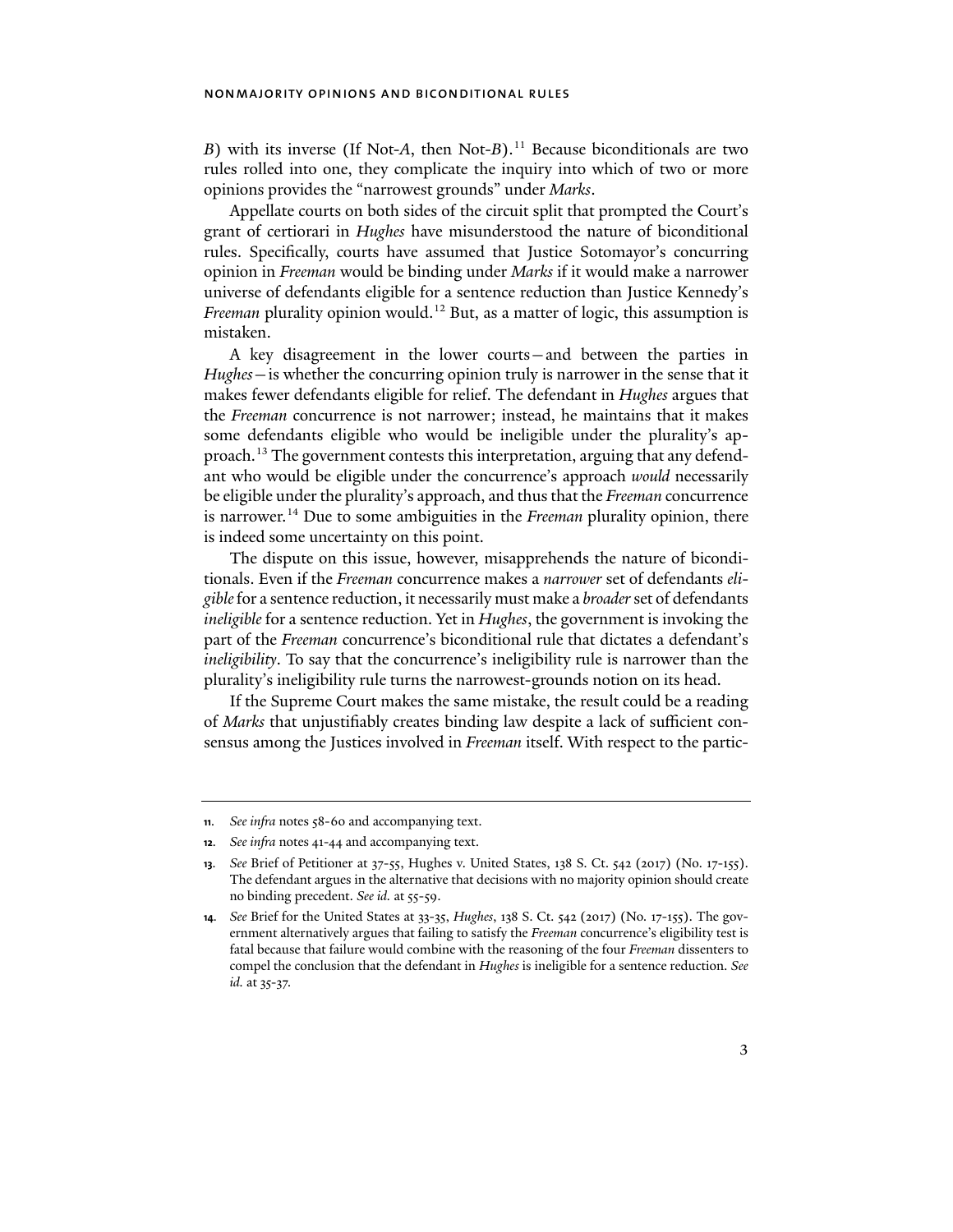ular issue in *Hughes*, the *Freeman* concurrence should not qualify as the "narrowest grounds" simply because it would deem fewer defendants eligible to seek a sentence reduction than would the *Freeman* plurality. As explained below, the only plausible way for the *Freeman* concurrence to be the Court's binding holding is to take into account the views of dissenting Justices—an approach that is contrary to the prevailing understanding of *Marks*. Although the Supreme Court in *Hughes* might adopt the logic of the *Freeman* concurrence on its own merits,[15](#page-3-0) it should not do so based on the misconception that a consensus existed between the *Freeman* plurality and concurrence in which the concurrence was "narrowest."

<span id="page-3-1"></span>Part I of this Essay describes the *Freeman* decision and the disagreements in the lower courts that led the Supreme Court to grant certiorari in *Hughes*. This Essay then discusses how to account for biconditional rules under various potential approaches to the *Marks* rule. Part II addresses the significance of biconditional rules under an approach to *Marks* that would inquire whether one opinion is a "logical subset" of another. In particular, it shows why one biconditional rule can never be a complete logical subset of a competing biconditional rule. Part III applies a similar analysis to an approach to *Marks* that would identify areas of "shared agreement" or "partial overlap" between opinions. Finally, Part IV considers an approach to *Marks* that would both address biconditional rules and incorporate the views of dissenting Justices. To apply the *Marks* rule coherently under any approach, the Court must pay particular attention to the special features of biconditionals.

# **i. from** *freeman* **to** *hughes*

This Part first summarizes the Supreme Court's decision in *Freeman*. It then discusses the disagreements among circuit judges regarding how to apply the *Freeman* decision given the lack of a majority opinion.

### *A. The Supreme Court's Decision in* Freeman

The defendant in *Freeman* was indicted for possessing crack cocaine with the intent to distribute. He agreed to plead guilty under Federal Rule of Criminal Procedure  $11(c)(1)(C)$ , a provision that allows a defendant and the government

<span id="page-3-0"></span>**<sup>15</sup>***. See* BRYAN A. GARNER ET AL., THE LAW OF JUDICIAL PRECEDENT 202 (2016) (noting that the *Marks* rule "is somewhat less important for the Supreme Court itself" because the Supreme Court "has flexibility to interpret, clarify, or refashion its precedents, not to mention overturn them").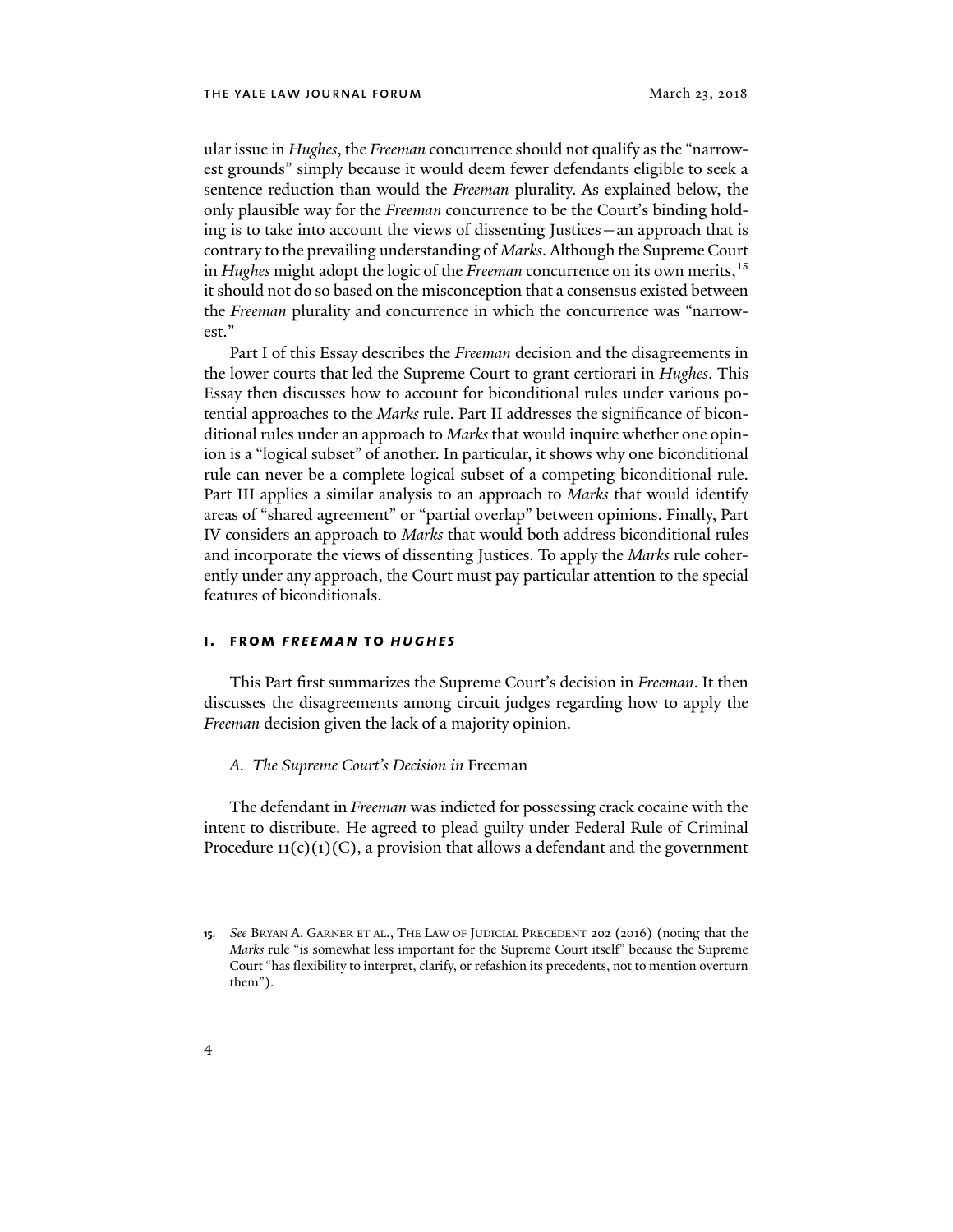to agree to a specific sentence or sentencing range, which is then binding on the court if the court accepts the plea agreement.<sup>16</sup>

After the defendant's sentencing, the U.S. Sentencing Commission retroactively amended the Federal Sentencing Guidelines to reduce the disparity in penalties between crack- and powder-cocaine offenses.[17](#page-4-1) The defendant moved for a reduction in his sentence under 18 U.S.C.  $\frac{2582(c)(2)}{2}$ , which gives the district court discretion to reduce a sentence that was "based on a sentencing range that has subsequently been lowered by the Sentencing Commission . . . . "<sup>[18](#page-4-2)</sup> This raised a fundamental statutory question: when is a sentence imposed following an  $11(c)(1)(C)$  agreement "based on" a particular Guidelines range?

<span id="page-4-9"></span>By a five-four vote, the Court held in *Freeman* that the defendant was eligible to seek a reduction in his sentence. Justice Kennedy's four-Justice plurality opinion reasoned that a judge's acceptance of an  $11(c)(1)(C)$  plea agreement "is itself based on the Guidelines."[19](#page-4-3) He observed that the Guidelines "require the district judge to give due consideration to the relevant sentencing range, even if the defendant and prosecutor recommend a specific sentence as a condition of the guilty plea."[20](#page-4-4) Accordingly, the plurality found that a defendant may seek a sen-tence reduction when the sentence is imposed "in light of the Guidelines"<sup>[21](#page-4-5)</sup> – that is, when "the sentencing range in question was a relevant part of the analytic framework the judge used to determine the sentence or to approve the agree-ment."<sup>[22](#page-4-6)</sup> "Even where the judge varies from the recommended range, if the judge uses the sentencing range as the beginning point to explain the decision to deviate from it, then the Guidelines are in a real sense a basis for the sentence."[23](#page-4-7) In *Freeman*, it was clear that the Guidelines were relevant to the judge's acceptance of the plea agreement, because the district court "expressed its independent judgment that the sentence was appropriate in light of the applicable Guidelines range."[24](#page-4-8)

<span id="page-4-10"></span>Justice Sotomayor's solo concurring opinion—which provided the fi�h vote in favor of the defendant in *Freeman*—adopted a different approach. She argued that a defendant is eligible for a sentence reduction only if the  $11(c)(1)(C)$  agreement itself is based on a subsequently lowered guideline. This would occur if the

<span id="page-4-3"></span>**19***. Freeman*, 564 U.S. at 529 (plurality opinion).

- <span id="page-4-5"></span>**21***. Id.* at 529.
- <span id="page-4-6"></span>**22***. Id.* at 530.
- <span id="page-4-7"></span>**23***. Id.* at 529 (citation omitted).
- <span id="page-4-8"></span>**24***. Id.* at 531.

<span id="page-4-0"></span>**<sup>16</sup>**. FED. R. CRIM. P. 11(c)(1)(C).

<span id="page-4-1"></span>**<sup>17</sup>**. Freeman v. United States, 564 U.S. 522, 528 (2011) (plurality opinion).

<span id="page-4-2"></span>**<sup>18</sup>**. 18 U.S.C. § 3582(c)(2) (2012).

<span id="page-4-4"></span>**<sup>20</sup>***. Id.* at 530.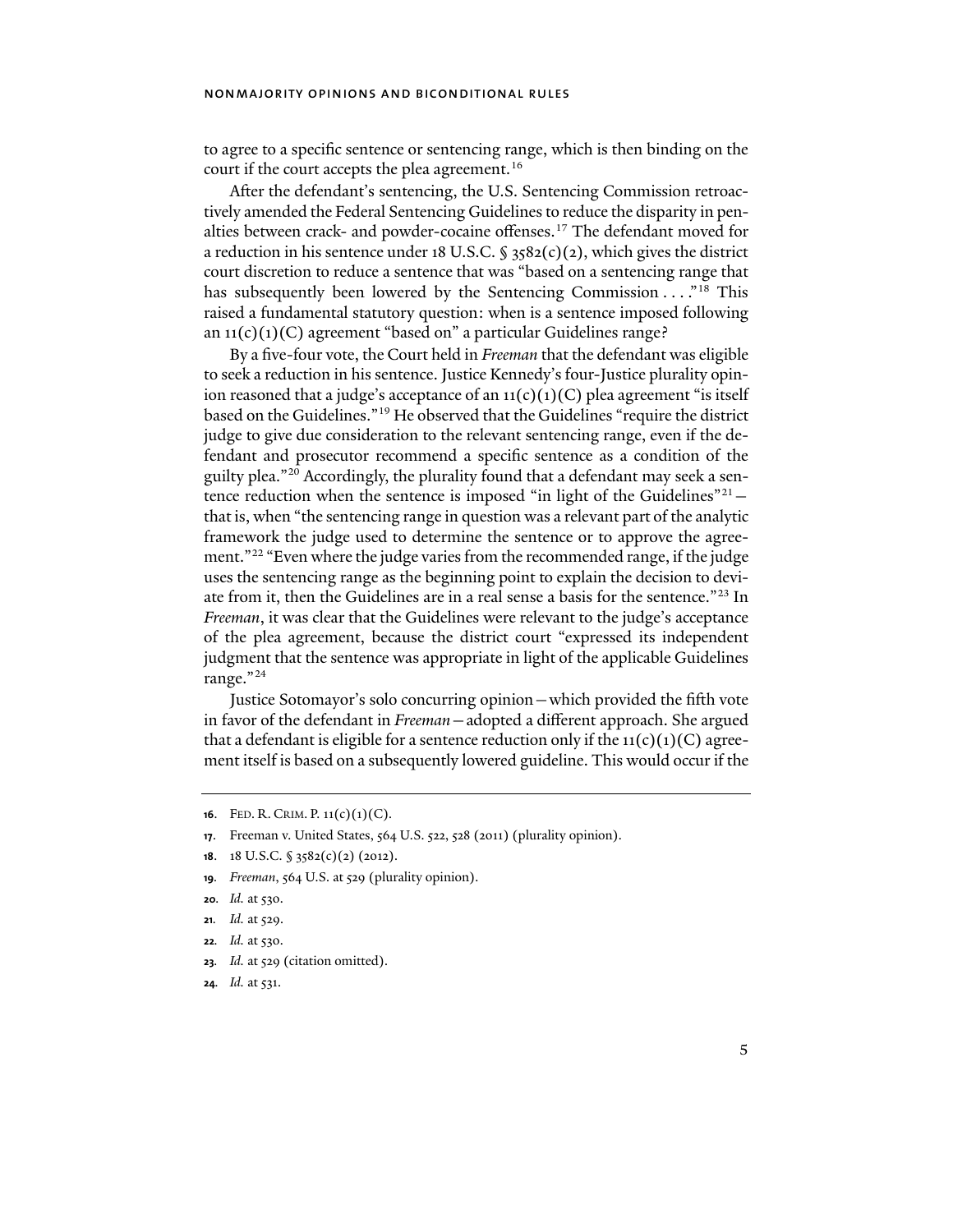<span id="page-5-7"></span>plea agreement either "call[s] for the defendant to be sentenced within a particular Guidelines sentencing range" or "make[s] clear that the basis for the specified term is a Guidelines sentencing range applicable to the offense to which the defendant pleaded guilty."[25](#page-5-0) She found that the defendant in *Freeman* was eligible for a sentence reduction because his plea agreement explicitly used a Guide-lines range that was retroactively reduced.<sup>[26](#page-5-1)</sup>

<span id="page-5-8"></span>The four-Justice dissenting opinion, authored by Chief Justice Roberts, endorsed a rule that a defendant sentenced pursuant to an  $\iota_1(c)(1)(C)$  agreement may never seek a sentence reduction based on a subsequently lowered guideline. Such sentences are "based on the agreement, not the Sentencing Guidelines," and therefore are not eligible for reduction simply because a Guidelines range is retroactively modified in the defendant's favor.<sup>[27](#page-5-2)</sup>

### <span id="page-5-9"></span>*B. Applying* Freeman

A circuit split quickly developed over what qualified as *Freeman*'s holding under the *Marks* rule, as courts struggled to determine the "position taken by those Members who concurred . . . on the narrowest grounds."[28](#page-5-3) Some circuits found that *Marks* required them to follow Justice Sotomayor's concurring opinion in *Freeman*. [29](#page-5-4) Others found that neither the concurring opinion nor the plurality opinion was the narrowest, and therefore "no opinion in *Freeman* controls."[30](#page-5-5) Those two circuits opted to follow Justice Kennedy's plurality opinion.<sup>[31](#page-5-6)</sup>

In applying *Marks* to the fragmented *Freeman* decision, judges have disagreed on two issues. The first area of disagreement was the content of the rule that the *Freeman* plurality adopted. This is significant for purposes of the *Marks* rule, because to assess which opinion's "grounds" are "narrowest," one must identify what each opinion's "grounds" actually are.

<span id="page-5-0"></span>**<sup>25</sup>***. Id.* at 538-39 (Sotomayor, J., concurring).

<span id="page-5-1"></span>**<sup>26</sup>***. Id.* at 542-44.

<span id="page-5-2"></span>**<sup>27</sup>***. Id.* at 544 (Roberts, C.J., dissenting).

<span id="page-5-3"></span>**<sup>28</sup>**. Marks v. United States, 430 U.S. 188, 193 (1977) (quoting Gregg v. Georgia, 428 U.S. 153, 169 n.15 (1976) (opinion of Stewart, Powell & Stevens, JJ.)).

<span id="page-5-4"></span>**<sup>29</sup>***. See, e.g.*, United States v. Hughes, 849 F.3d 1008, 1015 (11th Cir. 2017); United States v. Rivera-Martínez, 665 F.3d 344, 348-50 (1st Cir. 2011); United States v. Brown, 653 F.3d 337, 340 & n.1 (4th Cir. 2011).

<span id="page-5-5"></span>**<sup>30</sup>**. *See* United States v. Davis, 825 F.3d 1014, 1026 (9th Cir. 2016) (en banc); United States v. Epps, 707 F.3d 337, 350 (D.C. Cir. 2013).

<span id="page-5-6"></span>**<sup>31</sup>***. Davis*, 825 F.3d at 1026-27; *Epps*, 707 F.3d at 351-52.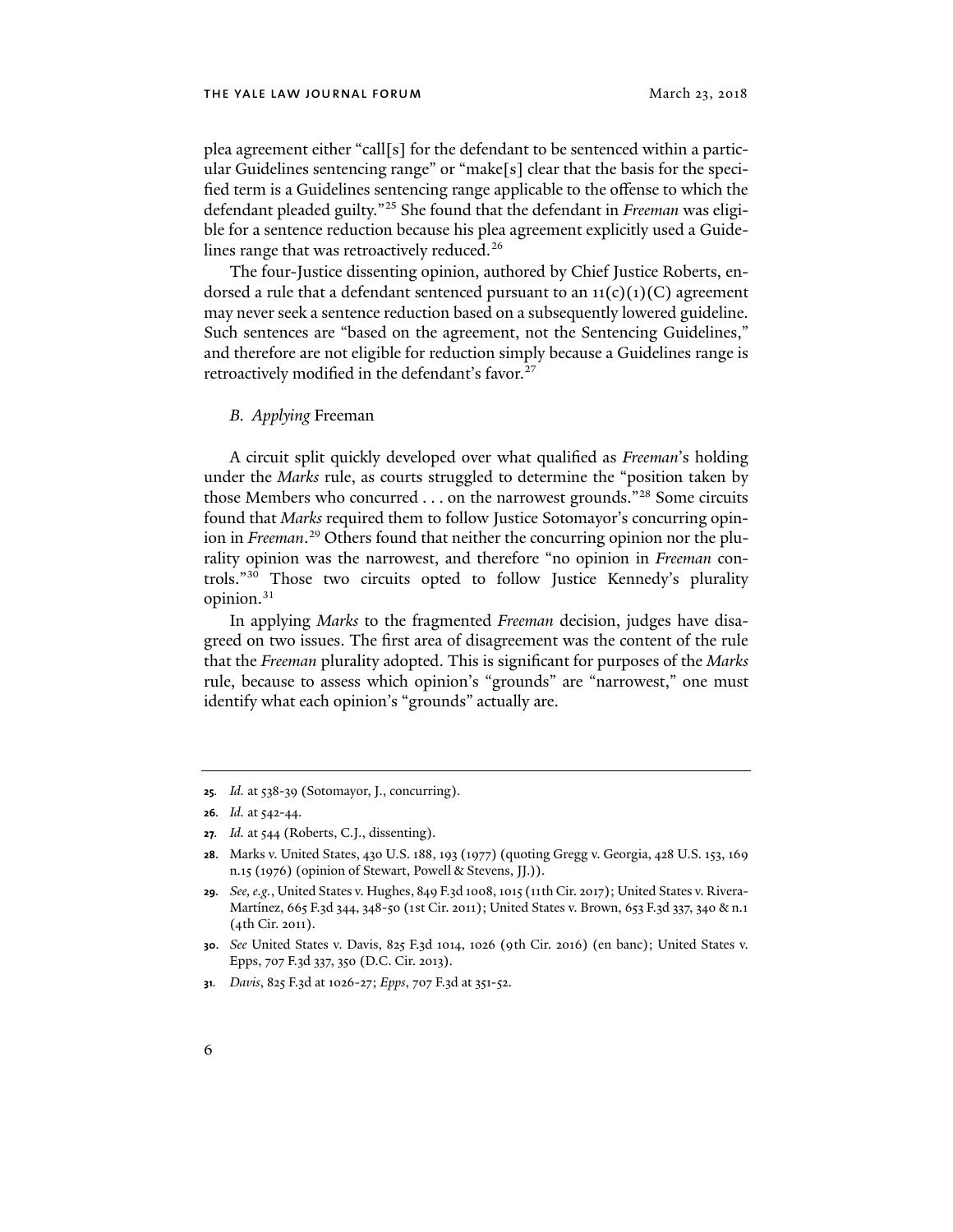<span id="page-6-7"></span>A defendant would certainly be eligible for a sentence reduction under the plurality opinion if the district court considered the subsequently lowered guide-line in accepting the plea and imposing the designated sentence.<sup>[32](#page-6-0)</sup> Some judges, however, read the plurality's opinion more broadly. On one such reading, a defendant would "always" be eligible to seek a sentence modification in cases in which an applicable sentencing guideline has been lowered.<sup>[33](#page-6-1)</sup> On another reading, any defendant whose Rule  $\iota_1(c)(1)(C)$  plea agreement indicates that the sentence was based on a subsequently lowered guideline would be eligible under the plurality's rule, even if the judge did not rely on that guideline in her decision to approve the plea agreement. [34](#page-6-2) Some judges have justified this reading based on the plurality's statement that a defendant would be eligible "if the judge uses the sentencing range as the beginning point" of her analysis.<sup>[35](#page-6-3)</sup> Even if the sentencing judge does not rely on the subsequently lowered guideline in approving the plea agreement, that guideline is still at least a "beginning point" insofar as it was the basis of the plea agreement that the judge ultimately approved. Judges adopting this reading have also emphasized the *Freeman* plurality's characterization of the concurrence's approach as an "*intermediate* position" that would permit a sentence reduction only for a "*subset* of defendants."[36](#page-6-4) Under both this interpretation and the always-eligible interpretation, every defendant who would be eligible for a sentence reduction under the plurality's rule would necessarily be eligible for a sentence reduction under the concurrence's rule.<sup>[37](#page-6-5)</sup> Thus, judges adopting these interpretations have found that the concurrence's rule was a "log-ical subset" of the plurality's rule.<sup>[38](#page-6-6)</sup>

Other judges, however, read the *Freeman* plurality opinion less generously. Because the plurality emphasized that the district court's acceptance of the plea agreement is the ultimate basis for the sentence, it would arguably find a defend-

<span id="page-6-0"></span>**<sup>32</sup>***. See supra* notes [19-](#page-4-9)[24](#page-4-10) and accompanying text.

<span id="page-6-1"></span>**<sup>33</sup>***. Davis*, 825 F.3d at 1030 (Bea, J., dissenting); United States v. Duvall, 740 F.3d 604, 612 (D.C. Cir. 2013) (Kavanaugh, J., concurring in the denial of rehearing en banc).

<span id="page-6-2"></span>**<sup>34</sup>***. See Hughes*, 849 F.3d at 1015; *Rivera-Martínez*, 665 F.3d at 348; *Brown*, 653 F.3d at 340 n.1.

<span id="page-6-3"></span>**<sup>35</sup>**. Freeman v. United States, 564 U.S. 522, 529 (2011) (plurality opinion); *see Duvall*, 740 F.3d at 614 n.5 (Kavanaugh, J., concurring in the denial of rehearing en banc) (relying on this "beginning point" language from the *Freeman* plurality).

<span id="page-6-4"></span>**<sup>36</sup>***. Freeman*, 564 U.S. at 532, 533 (plurality opinion) (emphasis added); *see Davis*, 825 F.3d at 1037- 38 (Bea, J., dissenting) (relying on the *Freeman* plurality's "subset of defendants" statement); *Duvall*, 740 F.3d at 608-09 (Kavanaugh, J., concurring in the denial of rehearing en banc) (relying on the *Freeman* plurality's "intermediate position" statement).

<span id="page-6-5"></span>**<sup>37</sup>***. Rivera-Martínez*, 665 F.3d at 348; *see Hughes*, 849 F.3d at 1015 ("[W]henever Justice Sotomayor's opinion would permit a sentence reduction, the plurality opinion would as well.").

<span id="page-6-6"></span>**<sup>38</sup>***. Rivera-Martínez*, 665 F.3d at 347-48.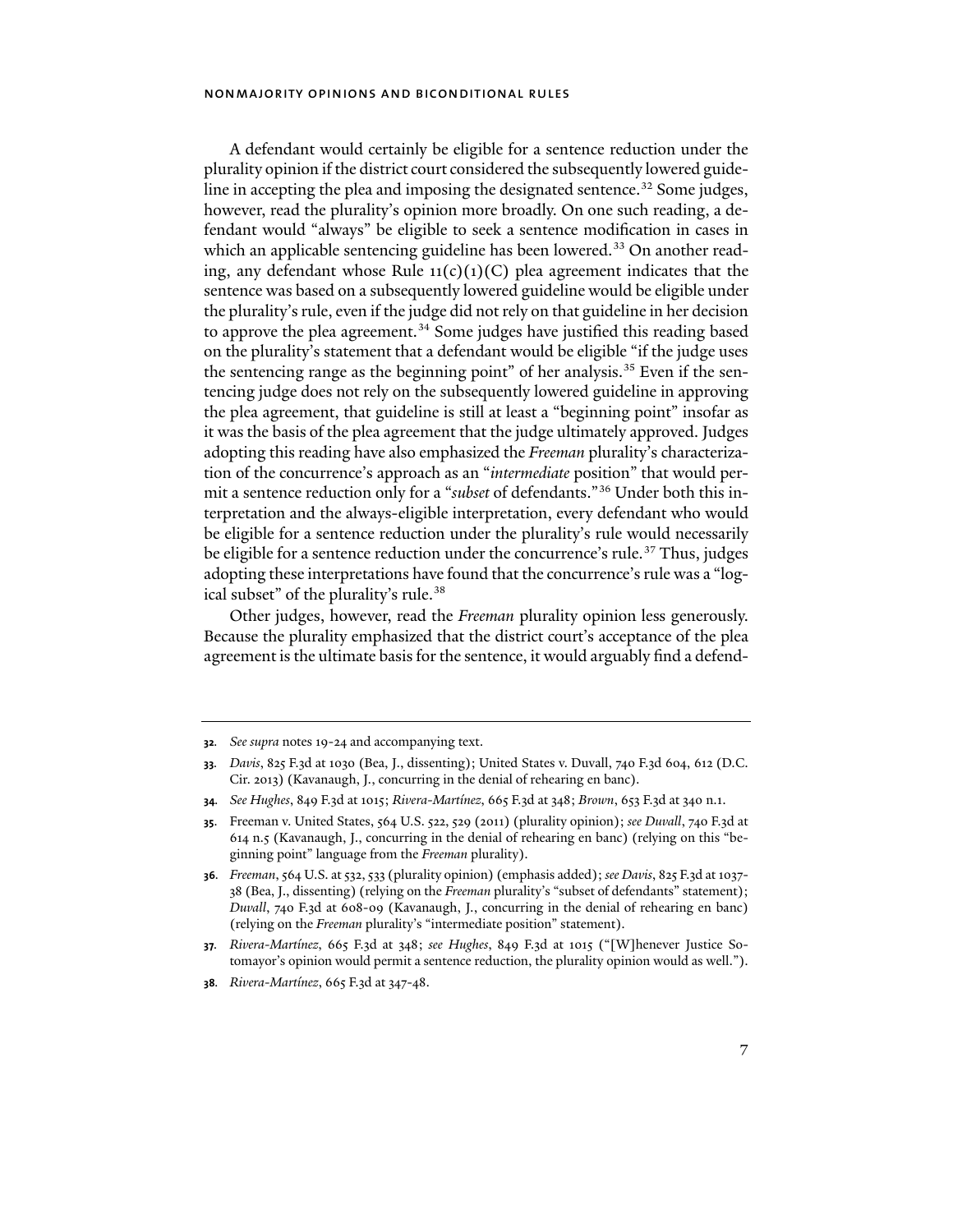ant ineligible for a sentence reduction in the following situation: the plea agreement explicitly relied on a subsequently lowered guideline, the district court found that guideline inapplicable, and the court nonetheless accepted the plea agreement "for reasons unrelated to the guideline range determined by the parties."[39](#page-7-2) On this reading, "the set of cases where the defendant prevails under the concurrence is not always nestled within the set of cases where the defendant prevails under the plurality."[40](#page-7-3)

<span id="page-7-9"></span><span id="page-7-0"></span>The second area of disagreement was the methodology for identifying the rule that qualifies as the "narrowest grounds" under *Marks*. Some judges insisted that *Marks* applies only when separate opinions supporting the Court's ultimate decision "share common reasoning whereby one analysis is a 'logical subset,' of the other."[41](#page-7-4) If there is no logical subset, there is no "controlling opinion."[42](#page-7-5) For judges that adopted this methodology, the *Marks* inquiry hinged on the first area of disagreement. If they found that any defendant who was eligible under the *Freeman* concurrence was necessarily eligible under the plurality, then they held that the *Freeman* concurrence was binding under *Marks*. In that situation, the universe of eligible defendants under the concurrence's reasoning seemed to be a logical subset of the universe of eligible defendants under the plurality's rea-soning.<sup>[43](#page-7-6)</sup> But if judges found that some defendants could be eligible for a sentence reduction under the *Freeman* concurrence but ineligible under the *Freeman*  plurality, then judges applying a logical-subset approach held that neither opin-ion was "narrowest" and, therefore, neither opinion was controlling.<sup>[44](#page-7-7)</sup>

<span id="page-7-1"></span>Some judges, however, disagreed with the logical-subset approach. Rather, they argued that *Marks* makes binding any "legal standard which, when applied, will necessarily produce results with which a majority of the Court from that case would agree."[45](#page-7-8) Notably, the views of dissenting Justices can count under this approach—provided their views combine with those of non-dissenting Justices

- <span id="page-7-5"></span>**42***. Epps*, 707 F.3d at 350.
- <span id="page-7-6"></span>**43***. Rivera-Martínez*, 665 F.3d at 347-48.
- <span id="page-7-7"></span>**44***. Davis*, 825 F.3d at 1022-26; *Epps*, 707 F.3d at 348-51.
- <span id="page-7-8"></span>**45**. United States v. Hughes, 849 F.3d 1008, 1014-15 (11th Cir. 2017) (quoting *Davis*, 825 F.3d at 1035 (Bea, J., dissenting)); *see also Duvall*, 740 F.3d at 610 (Kavanaugh, J., concurring in the denial of rehearing en banc) ("*Marks* means that, when one of the opinions in a splintered Supreme Court decision has adopted a legal standard that would produce results with which a majority of the Court in that case necessarily would agree, that opinion controls.").

<span id="page-7-2"></span>**<sup>39</sup>**. United States v. Epps, 707 F.3d 337, 350-51 & n.8 (D.C. Cir. 2013).

<span id="page-7-3"></span>**<sup>40</sup>***. Davis*, 825 F.3d at 1022-23 (quoting *Epps*, 707 F.3d at 351).

<span id="page-7-4"></span>**<sup>41</sup>***. Epps*, 707 F.3d at 350 (quoting King v. Palmer, 950 F.2d 771, 781 (D.C. Cir. 1991) (en banc)); *see also Duvall*, 740 F.3d at 620 (Williams, J., concurring in the denial of rehearing en banc) ("Where (1) Rule B calls for relief in every case where Rule A does, and (2) Rule B calls for relief in no other cases, Rule B is clearly 'narrower' than Rule A.").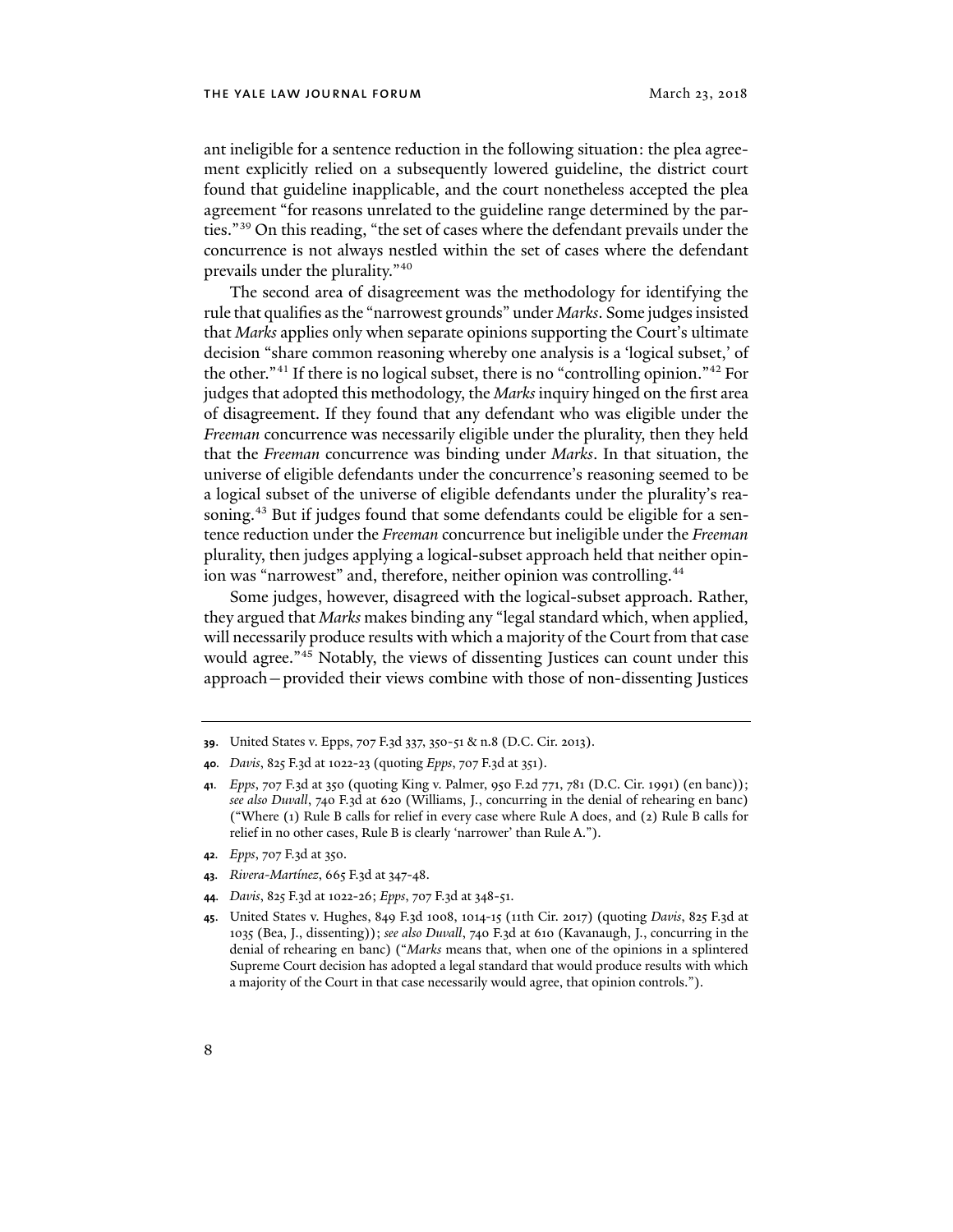to generate a five-Justice majority[.46](#page-8-0) On this understanding of *Marks*, failure to satisfy the *Freeman* concurrence—because the plea agreement itself did not indicate that it relied on a subsequently reduced sentencing guideline—would be fatal. That one vote against eligibility from the *Freeman* concurrence would combine with four votes from the *Freeman* dissenters (for whom *all* defendants who plead guilty under Rule  $11(c)(1)(C)$  are ineligible) to compel the conclusion that the defendant is ineligible for a sentence reduction.<sup>[47](#page-8-1)</sup>

<span id="page-8-7"></span>In December 2017, the Supreme Court granted certiorari in *Hughes v. United States*. [48](#page-8-2) The defendant in *Hughes* pleaded guilty to a number of drug and firearm offenses, and he sought a reduction in his sentence after the Sentencing Commission retroactively lowered the offense levels for certain drug crimes. The Eleventh Circuit found that the *Freeman* concurrence was binding under *Marks*. [49](#page-8-3) Accordingly, it ruled that the defendant was not eligible to seek a sentence reduction because his plea agreement did not refer to the subsequently lowered guideline.<sup>[50](#page-8-4)</sup> The *Hughes* petition for certiorari explicitly asks the Supreme Court to decide whether the Eleventh Circuit correctly applied the *Marks*  rule.[51](#page-8-5)

### **ii. biconditional rules and logical subsets**

As described above, some lower courts have endorsed an approach to *Marks* that inquires whether one opinion is the logical subset of another. One of the key areas of disagreement between the defendant and the government in *Hughes* is whether the *Freeman* concurrence is a logical subset of the *Freeman* plurality.[52](#page-8-6) This Part defines the notion of a logical subset, and then turns to the particular

- <span id="page-8-2"></span>**48**. 138 S. Ct. 542, 543 (2017) (granting certiorari).
- <span id="page-8-3"></span>**49***. Hughes*, 849 F.3d at 1011-15.
- <span id="page-8-4"></span>**50***. Id.* at 1015-16.
- <span id="page-8-5"></span>**51***. See* Petition for a Writ of Certiorari at i, *Hughes*, 138 S. Ct. 542 (2017) (No. 17-155).
- <span id="page-8-6"></span>**52***. See supra* notes [13-](#page-2-4)[14](#page-2-5) and accompanying text.

<span id="page-8-0"></span>**<sup>46</sup>***. See Duvall*, 740 F.3d at 611, 614, 617 n.8 (Kavanaugh, J., concurring in the denial of rehearing en banc).

<span id="page-8-1"></span>**<sup>47</sup>***. See id.* at 614; *see also Davis*, 825 F.3d at 1036-37 (Bea, J., dissenting) ("In circumstances in which Justice Sotomayor would permit reduction of a prior sentence, so too would the plurality (resulting in a five-Justice majority). Where Justice Sotomayor's criterion are not met, she would find agreement in the four-Justice dissent that the prisoner's sentence is *not* 'based on' the Guidelines (which would also result in a five-Justice majority). Justice Sotomayor's approach therefore constitutes the 'narrowest grounds' for reaching a result that, in any circumstance, will be consistent with the result that a majority of the Supreme Court would reach under Freeman.").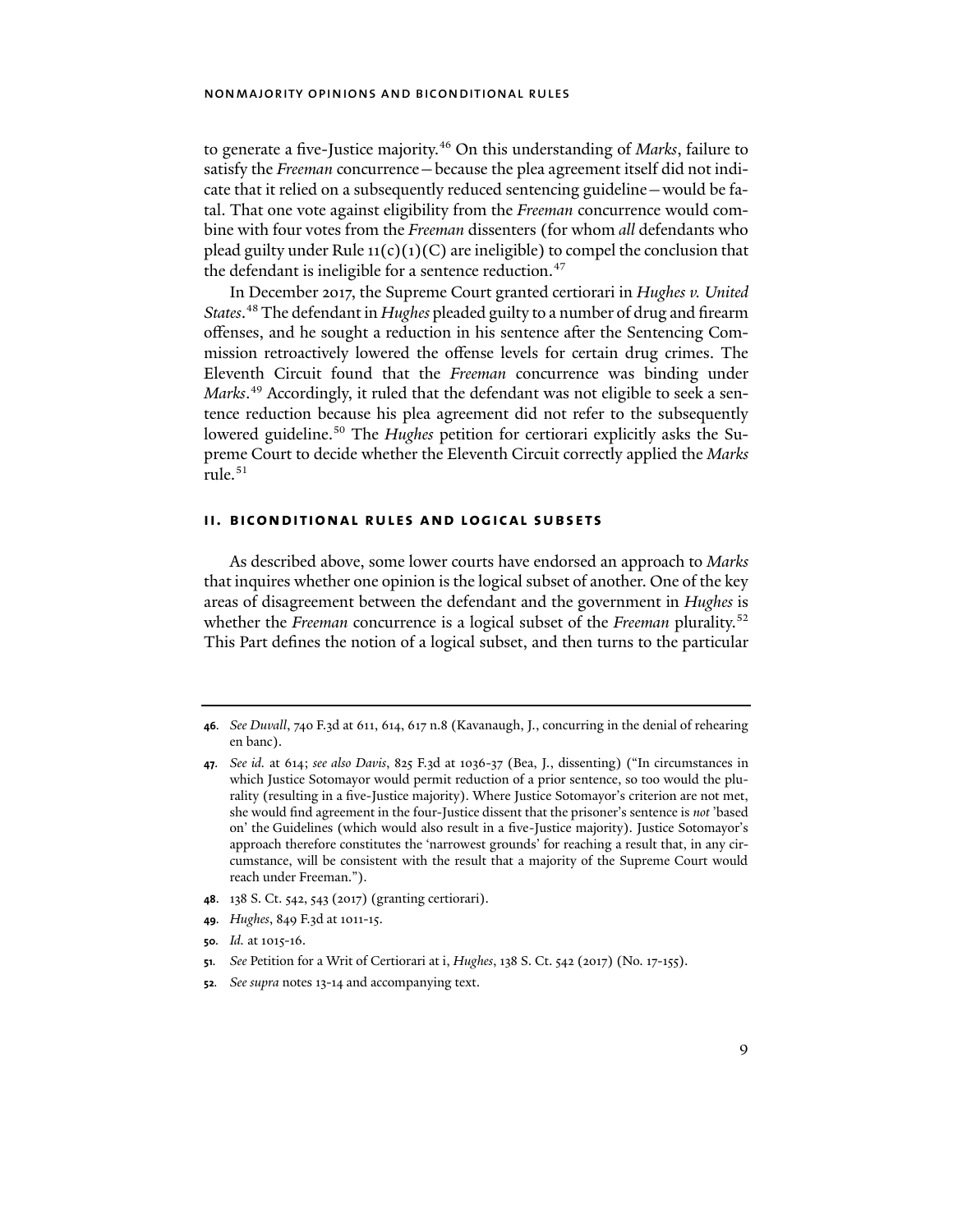challenges of applying a logical-subset approach to biconditional rules like those articulated in the competing *Freeman* opinions.

### <span id="page-9-4"></span>*A. What Is a Logical Subset?*

To clarify what is meant by a logical subset, it is helpful to conceptualize the competing rules in a case like *Freeman* as if-then propositions, also known as conditional statements.[53](#page-9-0) Formulaically, the *Freeman* plurality's rule can be described as (If *P*, then *X*), where *P* (for plurality) defines the characteristics of cases in which a defendant is eligible to seek a sentence reduction, and *X* is the result that such a defendant is eligible. Using the formal terminology, *P* is the antecedent of the conditional statement, and  $X$  is the consequent.<sup>[54](#page-9-1)</sup>

The *Freeman* concurrence's rule can be described as (If *C*, then *X*), where *C*  (for concurrence) defines the characteristics of cases in which a defendant is eligible to seek a sentence reduction, and *X* is the result that such a defendant is eligible. For the concurrence, *C* is the antecedent and *X* is the consequent.

To say that the concurrence's *rule* is a logical subset of the plurality's rule is to say that the concurrence's *antecedent* (*C*) is a logical subset of the plurality's *antecedent*  $(P)$ .<sup>[55](#page-9-2)</sup> That is, the universe of cases that would be eligible for a sentence reduction under the plurality's rule necessarily includes all of the cases that would be eligible for a sentence reduction under the concurrence's rule. As discussed above, there is disagreement over whether this logical-subset relationship exists between the *Freeman* concurrence and plurality.[56](#page-9-3) It is clear, however, that the focus of this disagreement is on whether every case that satisfies the concurrence's antecedent would necessarily satisfy the plurality's antecedent. In other words, the disagreement is whether Justice Sotomayor's rule would allow any defendants to seek sentence reductions whom the plurality's rule would not; if so then the antecedent (*C*) of Justice Sotomayor's rule (If *C*, then *X*) is *not* a logical subset of the antecedent (*P*) of the plurality's rule (If *P*, then *X*).

<span id="page-9-3"></span>**56***. See supra* notes [13-](#page-2-4)[14,](#page-2-5) [32-](#page-6-7)[47](#page-8-7) and accompanying text.

<span id="page-9-0"></span>**<sup>53</sup>***. See* Adam N. Steinman, *To Say What the Law Is: Rules, Results, and the Dangers of Inferential Stare Decisis*, 99 VA. L. REV.1737, 1792-93 (2013) (describing how legal rules can be expressed as conditional statements).

<span id="page-9-1"></span>**<sup>54</sup>**. Horacio Arlo-Costa & Paul Egré, *The Logic of Conditionals*, STAN. ENCYCLOPEDIA PHIL. (Edward N. Zalta ed., Winter 2016), http://plato.stanford.edu/archives/win2016/entries/logic -conditionals [https://perma.cc/CTY7-VHWG].

<span id="page-9-2"></span>**<sup>55</sup>**. This is because both rules share the same consequent (*X*).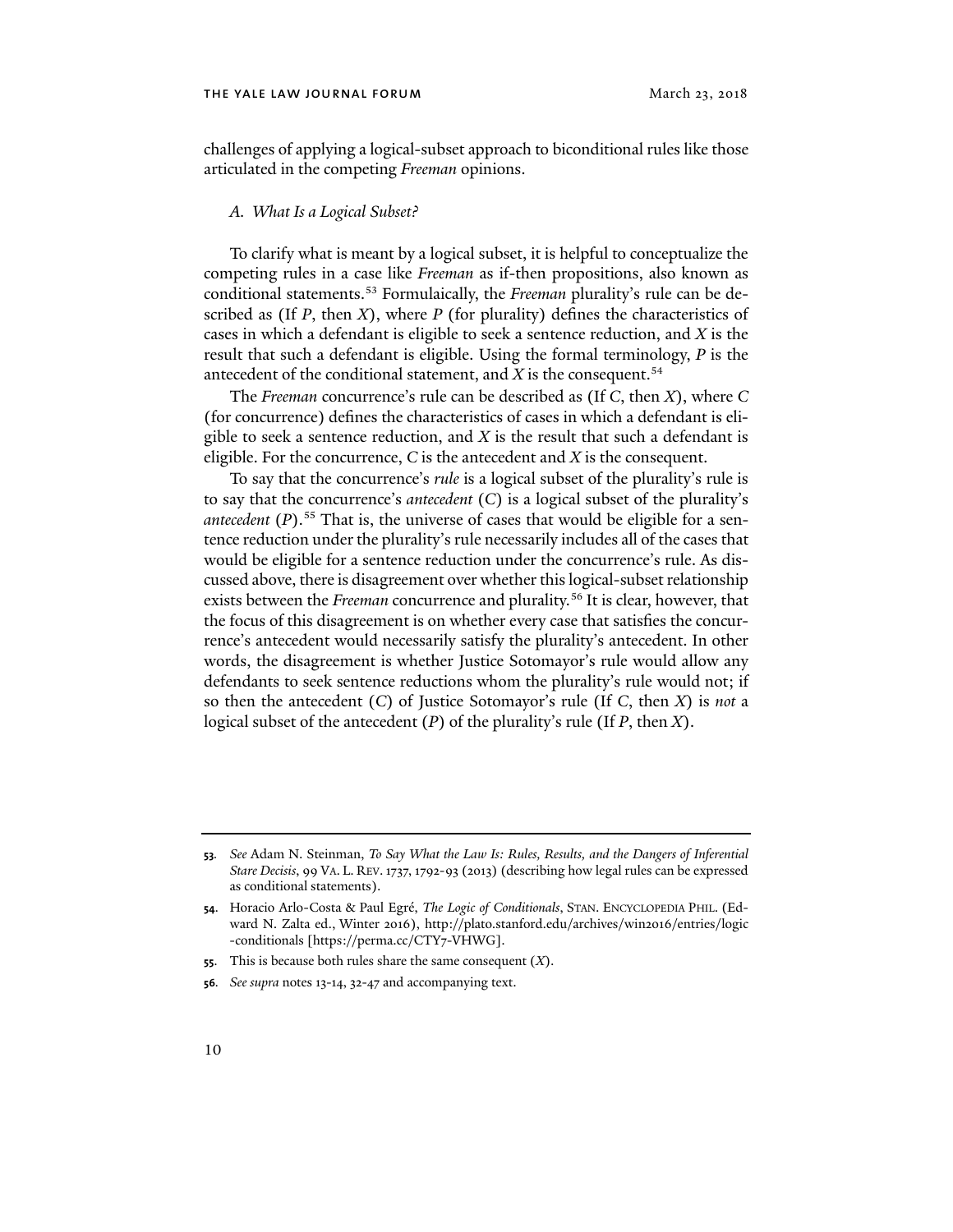### *B. The* Freeman *Opinions as Biconditionals*

In *Hughes*, the government is not invoking the *Freeman* concurrence's rule described above (If *C*, then *X*). The government is invoking the *inverse* of that rule (If Not-*C*, then Not-*X*). More specifically, the rule that was dispositive for the concurrence in *Freeman* was:

If a defendant's plea agreement clearly relies on a subsequently lowered sentencing guideline, then the defendant is eligible to seek a reduction (If C, then  $X$ ).<sup>[57](#page-10-2)</sup>

But the government in *Hughes* is invoking the rule:

If a defendant's plea agreement does *not* clearly rely on a subsequently lowered sentencing guideline, then the defendant is *not* eligible to seek a reduction (If Not-*C*, then Not-*X*).

<span id="page-10-0"></span>These are distinct principles. Of course, it is not uncommon for a judicial opinion to endorse both a proposition and its inverse simultaneously. When a court does so, it articulates not only an *if-then* rule but an *if-and-only-if* rule. An if-and-only-if rule is called a *bi*conditional rule precisely because it combines a conditional rule with its inverse.<sup>[58](#page-10-3)</sup> By using a biconditional, a court provides "a comprehensive resolution to the relevant question<sup> $n=59}$  $n=59}$  $n=59}$ </sup> – a test that will determine both success (*X*) and failure (Not-*X*).<sup>[60](#page-10-5)</sup> We can think of the first rule (If *C*, then *X*) as the top half of the *Freeman* concurrence's biconditional, and the second rule (If Not-*C*, then Not-*X*) as the bottom half of the biconditional.

<span id="page-10-7"></span><span id="page-10-1"></span>One can reasonably read the opinions in *Freeman* as stating biconditional rules. That is, the concurrence and the plurality sought to set standards that would determine both eligibility and ineligibility for a sentence reduction. The *Freeman* concurrence stated that the defendant's plea agreement "*must* use a Guidelines sentencing range that has subsequently been lowered by the Sentencing Commission."[61](#page-10-6) The plurality wrote that a sentence reduction is available "*to* 

<span id="page-10-2"></span>**<sup>57</sup>***. See supra* note[s 25-](#page-5-7)[26](#page-5-8) and accompanying text (describing the rule outlined in the *Freeman* concurrence).

<span id="page-10-3"></span>**<sup>58</sup>**. Adam N. Steinman, *Case Law*, 97 B.U. L. REV.1947, 2007 (2017).

<span id="page-10-4"></span>**<sup>59</sup>**. Michael Abramowicz & Maxwell Stearns, *Defining Dicta*, 57 STAN. L. REV. 953, 1038 (2005).

<span id="page-10-5"></span>**<sup>60</sup>**. Steinman, *supra* note [58](#page-10-0) ("When courts formulate a test to govern a particular issue, the test is often meant to determine both success and failure.").

<span id="page-10-6"></span>**<sup>61</sup>**. Freeman v. United States, 564 U.S. 522, 542 (2016) (Sotomayor, J., concurring) (emphasis added); *see also id.* at 543 n.9 (noting that if the plea agreement "does not contain any references to the Guidelines," then "a prisoner sentenced under such an agreement would not be eligible" (internal quotation marks omitted)).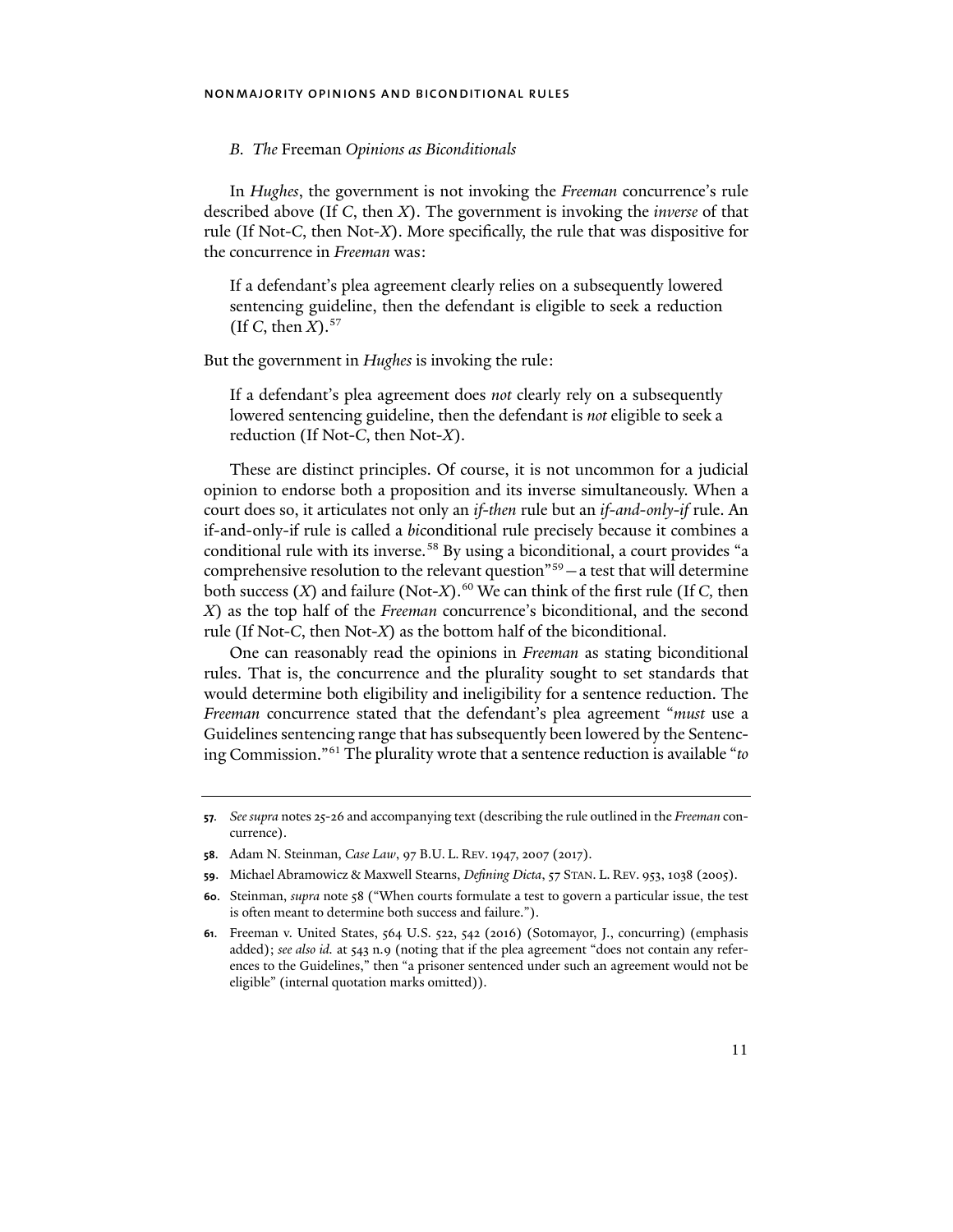*whatever extent* the sentencing range in question was a relevant part of the analytic framework the judge used to determine the sentence or to approve the agreement."<sup>[62](#page-11-0)</sup> Recognizing that these are biconditional rules, however, only complicates the logical-subset inquiry. In fact, as the next Section will show, it is logically impossible for one complete biconditional to be a logical subset of another complete biconditional.<sup>63</sup>

# *C. A Biconditional Rule Can Never Be a Logical Subset of Another Biconditional Rule*

To begin, imagine the following simple example: Charlie and Pam are coworkers. They propose different rules for deciding when they will go out to lunch and when they will eat at the office. They work a typical five-day work week. Charlie wants to go out to lunch only on Friday, and Pam wants to go out to lunch only on Thursday and Friday.

Focus first on the top half of each biconditional. Charlie's top-half rule is: if it is Friday (*C*), then we will go out to lunch (*X*). Pam's top-half rule is: If it is Thursday or Friday (*P*), then we will go out to lunch (*X*). For the top half of the biconditional, *C* is clearly a logical subset of *P*. Every time Charlie's antecedent is satisfied (because it is Friday), Pam's antecedent is necessarily satisfied.

For the bottom half of the biconditional, however, the opposite is true. Charlie's bottom-half rule is: If it is Monday, Tuesday, Wednesday, or Thursday (Not-*C*), then we will *not* go out to lunch (Not-*X*). Pam's bottom-half rule is: If it is Monday, Tuesday, or Wednesday (Not-*P*), then we will *not* go out to lunch (Not-*X*). As to the two bottom-half rules, *Pam's* antecedent is the logical subset of *Charlie's*. Every time Not-*P* is true (because it is Monday, Tuesday, or Wednesday), Charlie's bottom-half antecedent (Not-*C*) is necessarily satisfied.

This simple example confirms a crucial proposition: one biconditional can never be a logical subset of another biconditional. When the top-half antecedent of Charlie's rule is a logical subset of the top-half antecedent of Pam's rule, their roles are necessarily reversed as to their bottom-half antecedents.

This example also shows that it is possible to separate the biconditional into its component parts, and then to identify different logical subsets for the top half and the bottom half. Under a logical-subset approach, Charlie and Pam will go

<span id="page-11-0"></span>**<sup>62</sup>***. Id.* at 530 (plurality opinion) (emphasis added).

<span id="page-11-1"></span>**<sup>63</sup>**. The only exception to this principle would be if the antecedents of each biconditional are *identical*. If so, each biconditional would technically be a logical subset of the other. If they are identical, however, there would be no *Marks* problem because there would be a majority of Justices endorsing identical rationales.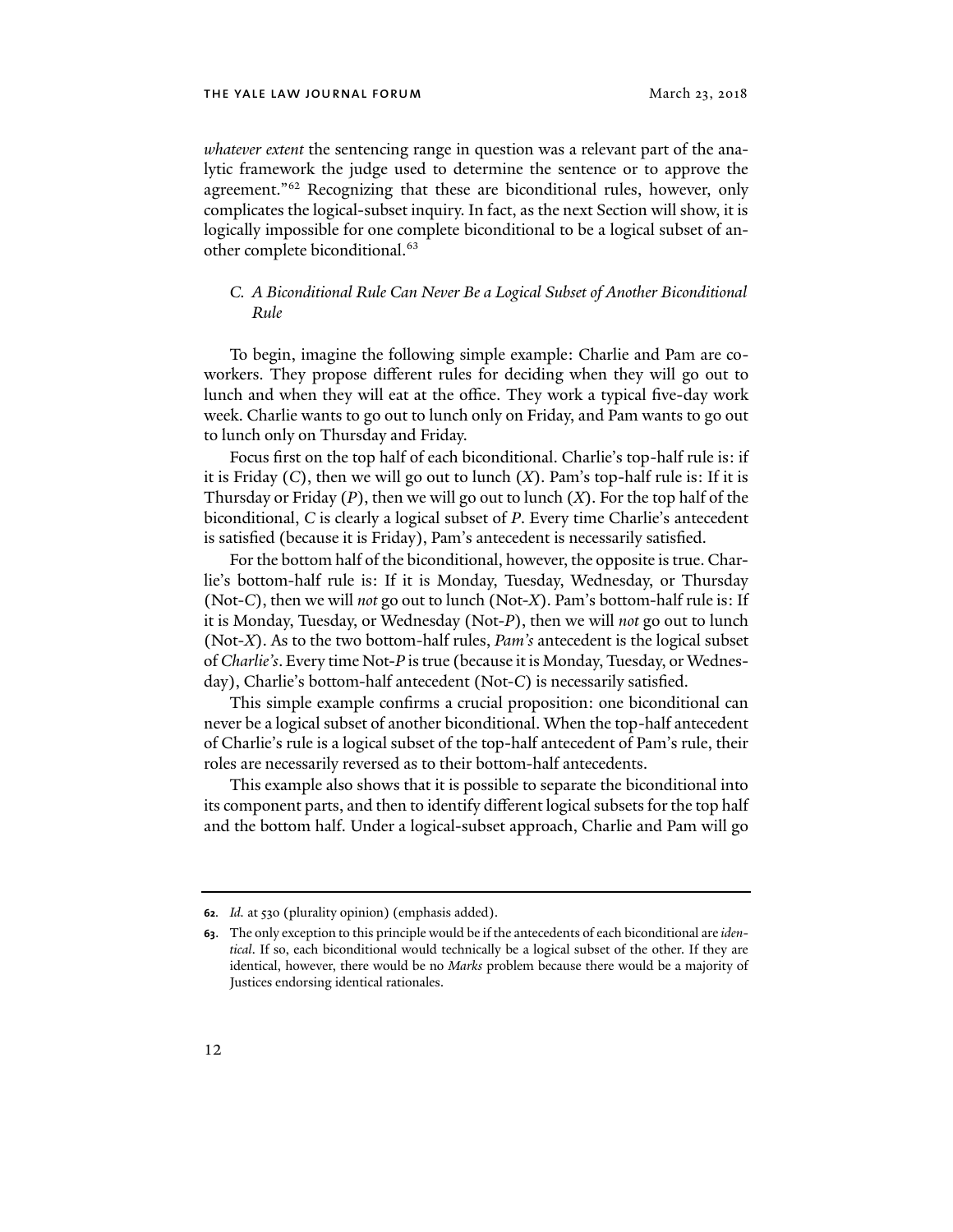out to lunch on Friday and they will not go out to lunch on Monday, Tuesday or Wednesday. No logical subset exists with respect to Thursday.

Thus, we can only identify logical subsets that truly reflect consensus by looking at both halves of biconditional rules independently. If identifying areas of consensus is the goal, it would have been a mistake to look solely at the tophalf of the biconditional. We would have found that Charlie's rule is the logical subset because "Friday" is a logical subset of "Thursday or Friday," and we therefore would have declared that they would not go to lunch on Thursday. The right thing to say about Thursday, however, is that no rule controls it.

### *D. Logical Subsets in* Freeman

As mentioned earlier, lower courts have disagreed about whether any logicalsubset relationship exists between the *Freeman* concurrence and the *Freeman* plurality.[64](#page-12-0) Let us assume, however, that the *Freeman* plurality is read so that every time a defendant is eligible for a sentence reduction under the concurring opinion, he or she will necessarily be eligible under the plurality opinion.

Recall that on this reading of the *Freeman* plurality opinion, the top half of the plurality's rule would be:

If either the plea agreement clearly relies on a subsequently lowered sentencing guideline or that guideline is otherwise relevant to the judge's analysis in approving the plea agreement, then the defendant is eligible to seek a reduction. (If *P*, then *X.*)

And recall the concurrence's rule:

If a defendant's plea agreement clearly relies on a subsequently lowered sentencing guideline, then the defendant is eligible to seek a reduction. (If *C*, then *X.*)

In this example, *C* is a logical subset of *P*. If the plea agreement clearly relies on a subsequently lowered sentencing guideline (*C* is true), then it is necessarily true that *either* the plea agreement clearly relies on a subsequently lowered sentencing guideline *or* that guideline was otherwise relevant to the judge's approval of the plea agreement (*P* is true). The universe of cases where the plurality's antecedent (*P*) is satisfied completely encompasses the universe of cases where the concurrence's antecedent (*C*) is satisfied.

Now look at the bottom half of the biconditional. For the plurality, the inverse of its rule would be:

<span id="page-12-0"></span>**<sup>64</sup>***. See supra* notes [32-](#page-6-7)[40](#page-7-9) and accompanying text.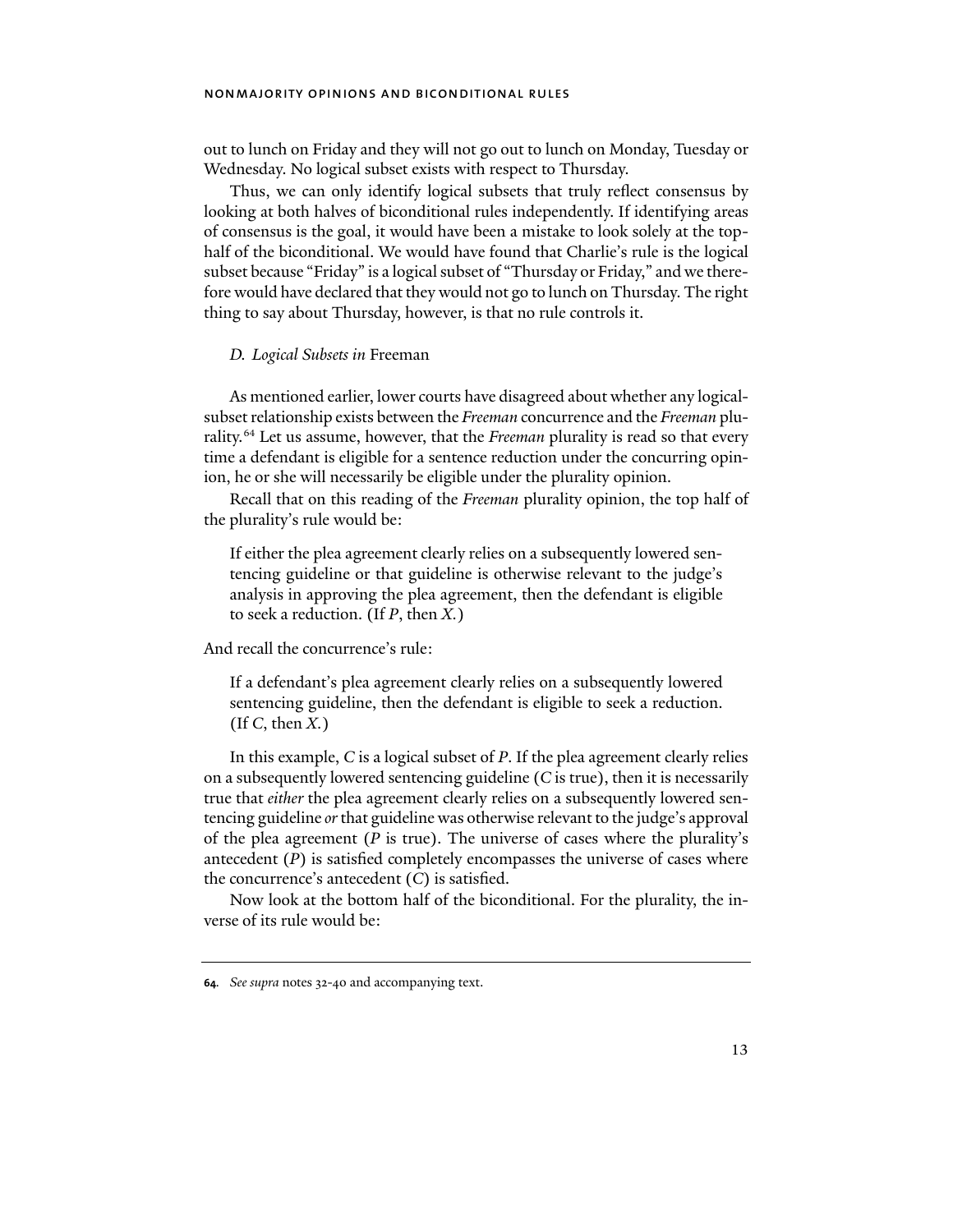If the plea agreement does not clearly rely on a subsequently lowered sentencing guideline and that guideline is not otherwise relevant to the judge's analysis in approving the plea agreement, then the defendant is not eligible to seek a reduction. (If Not-*P*, then Not-*X*).

And recall the bottom half of the concurrence's rule:

If a defendant's plea agreement does not clearly rely on a subsequently lowered sentencing guideline, then the defendant is not eligible to seek a reduction. (If Not-*C*, then Not-*X*).

Here, Not-*P* is a logical subset of Not-*C*. If it is true that both the plea agreement did not clearly rely on a subsequently lowered sentencing guideline and the subsequently lowered guideline was not otherwise relevant to the judge's analysis (Not-*P* is true), then it is necessarily true that the plea agreement did not clearly rely on a subsequently lowered sentencing guideline (Not-*C* is true). As to the bottom half of the biconditional, then, the *plurality's* rule is the logical subset of the *concurrence's* rule—not the other way around.

This is precisely the problem illustrated by the example of Charlie and Pam's lunch preferences examined above. Focusing on the bottom half of the biconditional (that is, the rules that dictate the conclusion that the defendant is *not* eligible for a sentence reduction), it cannot be said that the *Freeman* concurrence is the logical subset of the *Freeman* plurality. This holds even if—as the government argues in *Hughes*<sup>65</sup> – every defendant who *would* be eligible under the concurrence's approach would also be eligible under the plurality's approach.

### *E. Applying a Logical-Subset Approach to Biconditionals*

While it is impossible for one biconditional rule to be a logical subset of another, there are two ways one might employ a logical-subset approach to the *Marks* rule in the context of biconditionals.

# **Option 1: There is binding precedent only as to one half of the biconditional.**

One possibility is to read a fragmented case as setting binding precedent only as to the half of the biconditional that was dispositive in that case. With respect to *Freeman*, this approach would work as follows. Assume again that the *Freeman* plurality is broad enough that, every time a defendant is eligible for a reduction under the *Freeman* concurrence, he or she is necessarily eligible for a reduction

<span id="page-13-0"></span>**<sup>65</sup>**. *See* Brief for the United States at 33-35, Hughes v. United States, 138 S. Ct. 542 (2017) (No.  $17-155$ ).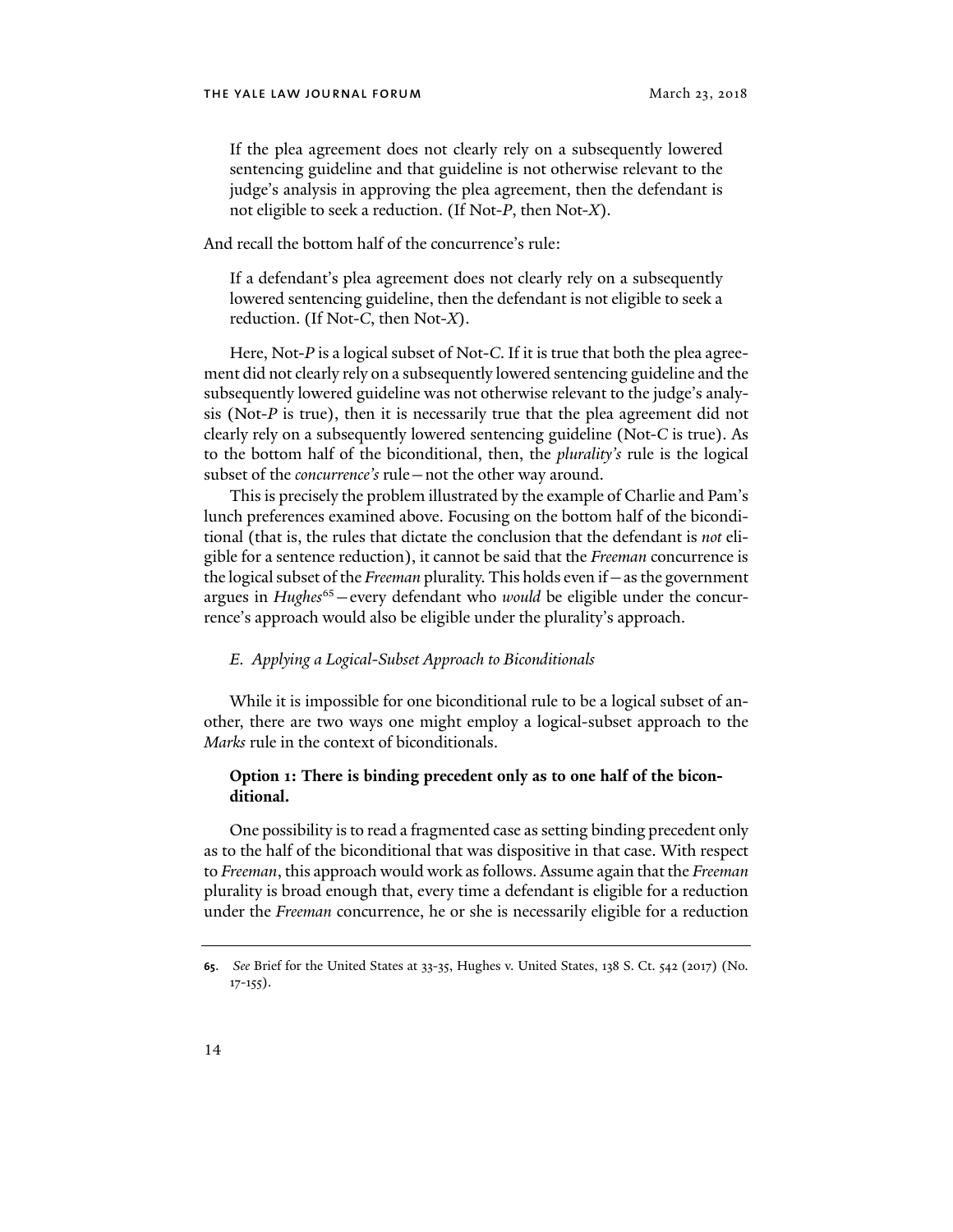under the *Freeman* plurality. This would mean that the top half of the *Freeman*  concurrence is the logical subset of the top half of the plurality. On this approach, *Freeman* would establish the following proposition from Justice Sotomayor's concurrence: If a defendant's plea agreement clearly relies on a subsequently lowered sentencing guideline, then the defendant is eligible to seek a reduction (If *C*, then *X*). That would be the "narrowest grounds" for purposes of *Marks*, and future courts would be bound to accept that rule.

*Freeman* would not establish any binding law, however, with respect to whether a defendant is eligible in cases where the plea agreement does *not* clearly rely on a subsequently lowered sentencing guideline (Not-*C*). The simplest example of this would be the area of disagreement between the plurality and the concurrence—where the plea agreement does not refer at all to the subsequently lowered guideline, but that guideline is relevant to the judge's analysis in accepting the plea agreement. In that situation, future courts would have the leeway to adopt the more defendant-friendly top-half rule embraced by the *Freeman* plurality: if either the plea agreement clearly relies on a subsequently lowered sentencing guideline or that guideline is relevant to the judge's analysis in approving the plea agreement, then the defendant is eligible to seek a reduction (If *P*, then *X*). Or they might adopt the bottom half of the concurrence's rule: If a defendant's plea agreement does *not* clearly rely on a subsequently lowered sentencing guideline, then the defendant is *not* eligible to seek a reduction (If Not-*C*, then Not-*X*.) Or they might adopt some other rule. These would remain open questions. As one judge put it, the lack of an identifiable "narrowest ground" in the context of *Marks* is "similar to a 4-4 split that affirms the lower court's opinion but does not supply a national rule governing future litigation."<sup>[66](#page-14-0)</sup>

# **Option 2: Different opinions govern different halves of the biconditional.**

A second approach would look at both halves of the biconditional independently and apply the logical-subset inquiry to each, even though this approach would follow the concurrence for one half and the plurality for the other. Assume again that the *Freeman* plurality's rule is such that every time a defendant is eligible for a reduction under the *Freeman* concurrence he or she is necessarily eligible for a reduction under the *Freeman* plurality. As with Option 1 above, the *Freeman* concurrence would be the logical subset of the plurality with respect to the top half of the biconditional. Accordingly, *Freeman* would establish the con-

<span id="page-14-0"></span>**<sup>66</sup>**. United States v. Duvall, 740 F.3d 604, 621-22 (D.C. Cir. 2013) (Williams, J., concurring in the denial of rehearing en banc).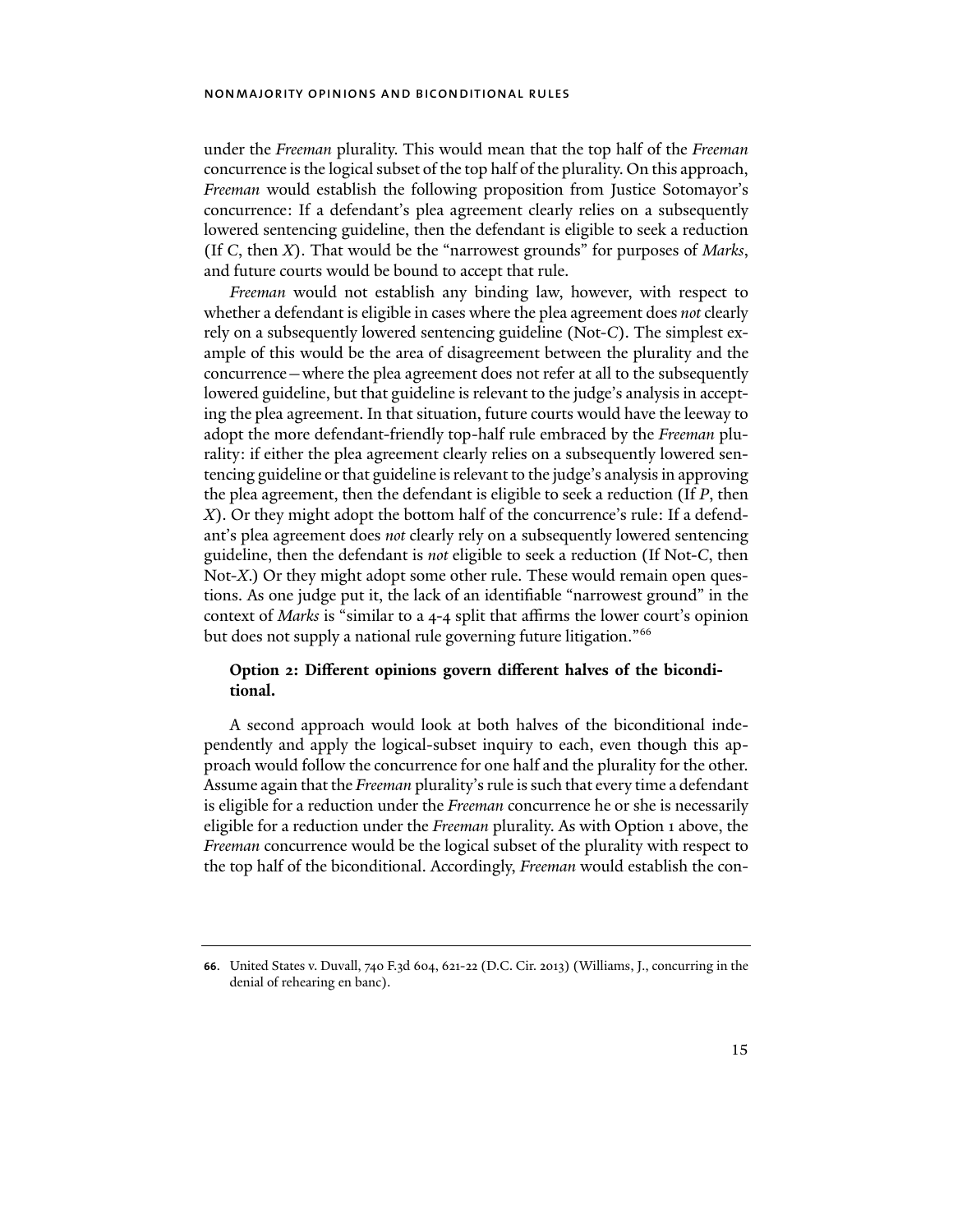currence's top-half rule: If a defendant's plea agreement clearly relies on a subsequently lowered sentencing guideline, then the defendant is eligible to seek a reduction (If *C*, then *X*).

This second approach, however, would also establish as binding law the bot-tom-half of the plurality's biconditional.<sup>[67](#page-15-0)</sup> Assuming that *C* is a logical subset of *P*, the universe of cases where the plurality would find the defendant ineligible for a sentencing reduction (Not-*P*) would necessarily be a subset of the universe of cases where the concurrence would find the defendant ineligible (Not-*C*). Accordingly, *Freeman* would establish the plurality's bottom-half rule: If the plea agreement does not clearly rely on a subsequently lowered sentencing guideline and that guideline is not relevant to the judge's analysis in approving the plea agreement, then the defendant is not eligible to seek a reduction (If Not-*P*, then Not-*X*).

To summarize, this approach would generate the following rules:

If a defendant's plea agreement clearly relies on a subsequently lowered sentencing guideline, then the defendant is eligible to seek a reduction. (If *C*, then *X.*).

And:

If the plea agreement does not clearly rely on a subsequently lowered sentencing guideline and that guideline is not relevant to the judge's analysis in approving the plea agreement, then the defendant is not eligible to seek a reduction. (If Not-*P*, then Not-*X*).

Here too, however, no binding law would be made with respect to the key area of disagreement between the plurality and concurrence: that is, the situation where the plea agreement does not refer to the subsequently lowered guideline but that guideline is relevant to the judge's analysis in accepting the plea agreement. As with Option 1, future courts would be free to adopt the plurality's more

<span id="page-15-0"></span>**<sup>67</sup>**. One might argue more generally that only the dispositive half of a biconditional rule should be binding because only the dispositive half is "necessary" to the Court's decision. *See* Seminole Tribe of Fla. v. Florida, 517 U.S. 44, 67 (1996) (stating that courts are bound to follow "those portions of the opinion necessary to [the Court's] result"); Steinman, *supra* not[e 53,](#page-9-4) at 1803 (noting the argument that the other half of a biconditional rule is "not strictly necessary"); *see also* Abramowicz & Stearns, *supra* not[e 59,](#page-10-7) at 1039 (considering this view but arguing that "[a]s a general matter, we believe that the inverse statements of holdings generally should count as holdings as well"). On this line of argument, the non-dispositive half of a biconditional rule would not be binding even if a majority opinion endorses an entire biconditional rule. This Essay assumes that, as a general matter, a complete biconditional rule can be binding as a matter of stare decisis even if only one half of that biconditional rule is dispositive in the precedent-setting case.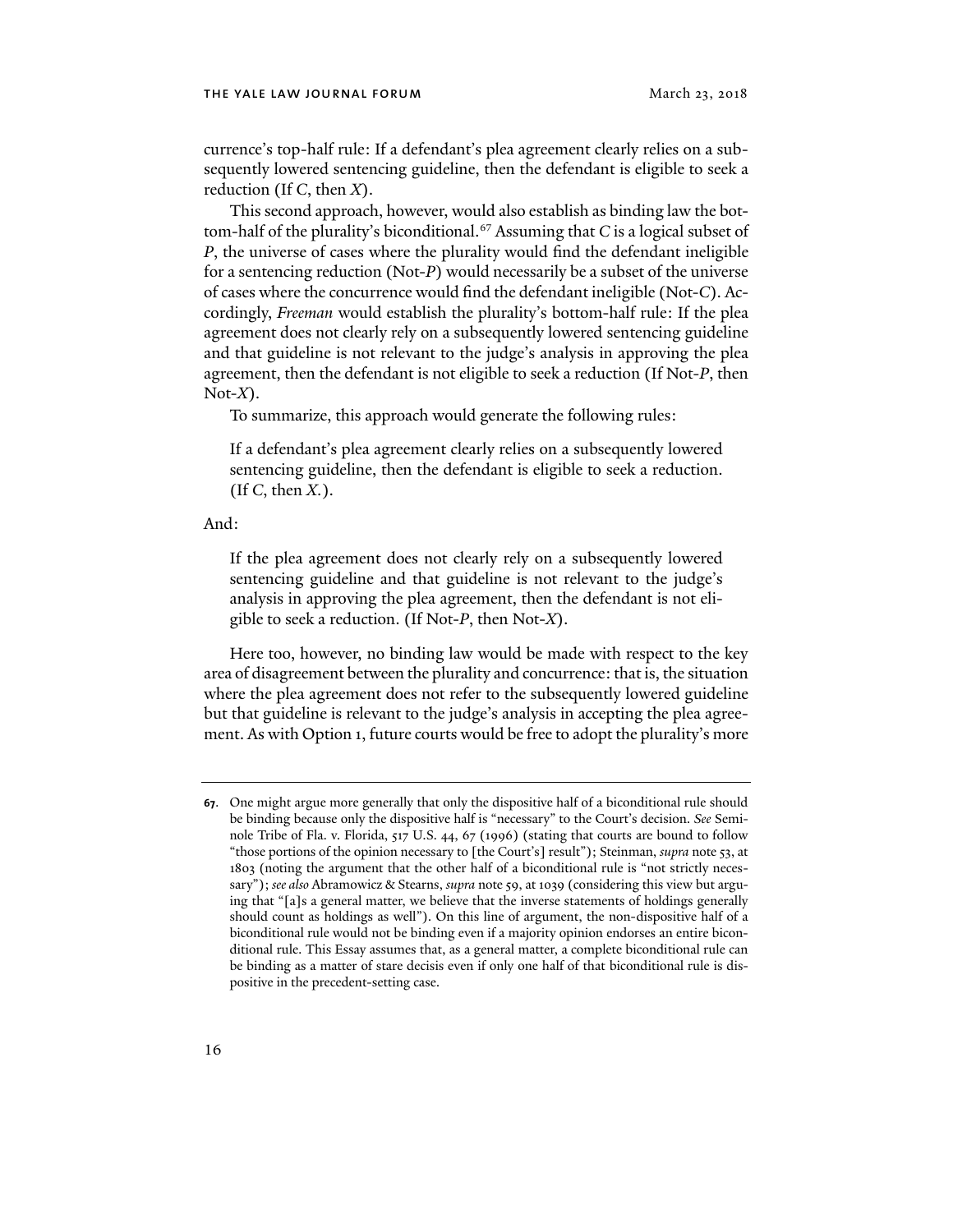defendant-friendly top-half rule—which would allow a sentence reduction based on the judge's use of the subsequently lowered guideline. Or they might adopt the concurrence's less defendant-friendly bottom-half rule—which would forbid a sentence reduction due to the plea agreement's failure to clearly rely on a subsequently lowered guideline. Or they might adopt some other rule.

\* \* \*

This Essay's goal is not to endorse either one of the two options above—or even to endorse the logical-subset approach as a general matter. Option 2 would generate more law than Option 1, and it would do so only as to areas of consensus between the plurality and the concurrence. On the other hand, it would mean that no *single* opinion would constitute the Court's holding. The crucial point here is that under either variant of the logical-subset approach, the *Freeman* concurrence's complete biconditional rule would not be binding. This makes sense because the plurality and concurrence would not necessarily reach the same result for a defendant whose plea agreement did not clearly refer to a subsequently lowered sentencing guideline. Although future courts would have the option to adopt both halves of the *Freeman* concurrence, they would not be bound to do so.

## **iii. biconditionals and partial overlaps**

Under a logical-subset approach to the *Marks* rule, a nonmajority opinion would create binding law only if there is a complete overlap as to at least onehalf of the biconditional. When there is only a partial overlap, one might still extract binding law using what has been called a shared-agreement approach.<sup>[68](#page-16-0)</sup> This is a more expansive approach because it can create binding law even if no logical-subset relationship exists between the plurality and the concurrence. But it still requires consensus between the judges in the majority in the sense that it would make law only as to the area of partial overlap between the antecedents of the competing rules. Even on this understanding of *Marks*, however, it is important to examine each half of the competing biconditional rules.

Focusing first on the top half of a biconditional rule, a shared-agreement or partial-overlap approach unfolds as follows. Assume, as above, the plurality's rule is (If *P*, then *X*) and the concurrence's rule is (If *C*, then *X*). Even if neither rule is necessarily narrower than the other, they logically encompass the rule (If both *P* and *C*, then *X*). When both *P* and *C* are true, the plurality demands the

<span id="page-16-0"></span>**<sup>68</sup>***. See* Williams, *supra* not[e 7,](#page-1-9) at 838 (arguing that *Marks* should focus on "the domain of shared agreement between the judgment-supportive rationales"); Re, *supra* not[e 7,](#page-1-9) at 31 (describing but criticizing such an approach).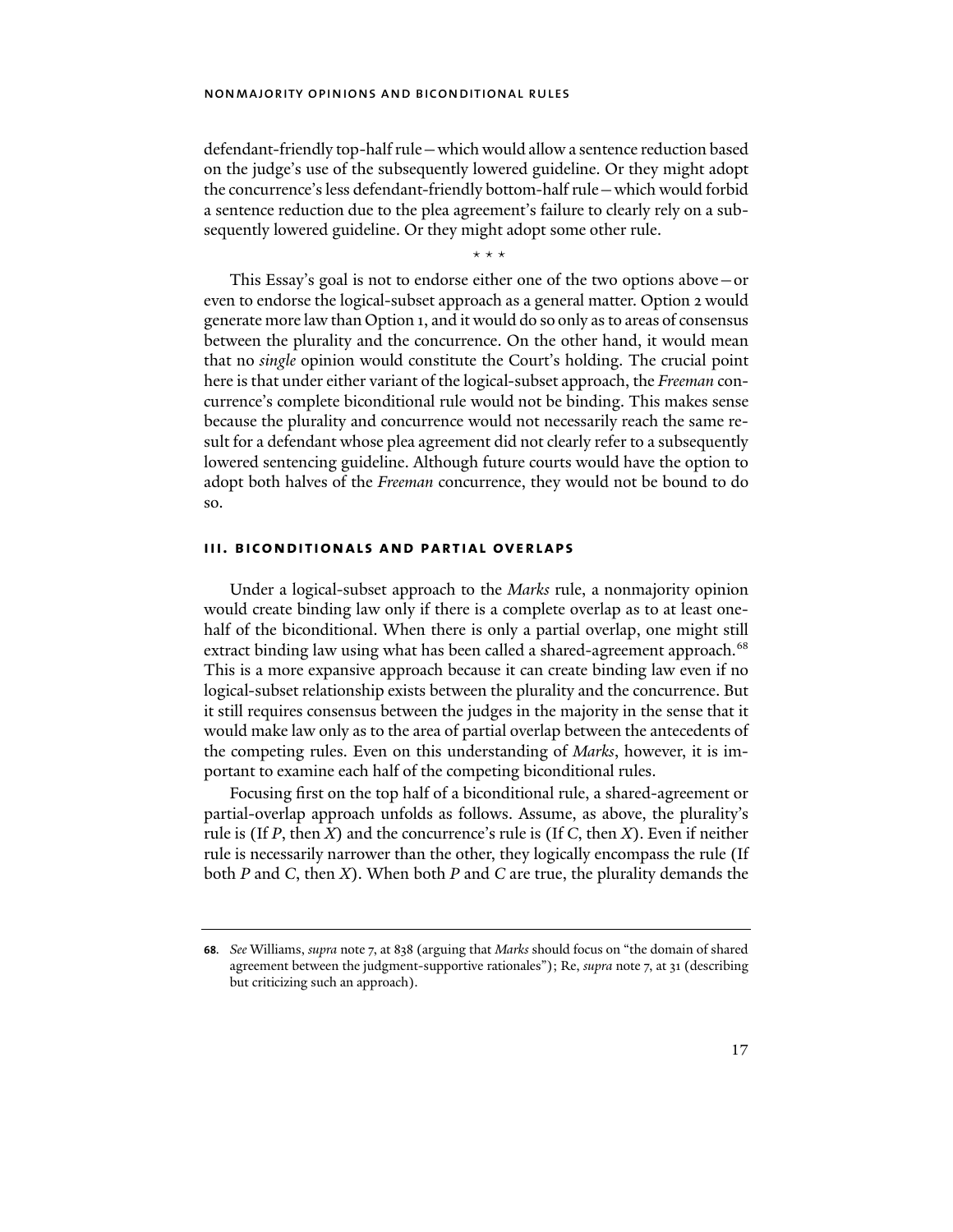consequent *X* (because *P* would be true), and the concurrence would also demand the consequent *X* (because *C* would be true). The decision would establish as binding precedent the rule that reflects that area of partial overlap (If both *P* and *C*, then  $X$ ).<sup>[69](#page-17-0)</sup>

This would provide a workable solution even when the precise contours of the competing rules are unclear. For example, as described above, lower courts have disagreed about whether the *Freeman* plurality would deem a defendant eligible for a sentence reduction when the plea agreement clearly relied on a subsequently lowered guideline, but the district court judge did not consider that guideline when accepting the agreement.<sup>[70](#page-17-1)</sup> One might read the plurality opinion to endorse the general principle that a defendant is eligible for a sentence reduction when the subsequently lowered guideline is relevant to the *judge's* analysis in approving the plea agreement, but not to conclusively resolve whether that guideline is relevant to the judge's analysis *solely* because plea agreement itself relied on it.

On this reading, the top-half rule of the *Freeman* plurality would be:

If a subsequently lowered sentencing guideline is relevant to the judge's analysis in approving the plea agreement, then the defendant is eligible to seek a reduction (If *P*, then *X*).

Although we might not know with certainty whether this rule necessarily would be satisfied in every case when the concurrence's rule is satisfied, the following rule would cover the area of (at least partial) overlap between the plurality and the concurrence:

If a subsequently lowered sentencing guideline is relevant to the judge's analysis in approving the plea agreement *and* the defendant's plea agreement clearly relies on a subsequently lowered sentencing guideline, then the defendant is eligible to seek a reduction (If both *P* and *C*, then *X*).

A shared agreement would also exist with respect to the bottom half of the competing biconditionals. The plurality's bottom-half rule is (If Not-*P*, then Not-*X*), and the concurrence's bottom-half rule is (If Not-*C*, then Not-*X*). These logically encompass the rule (If both Not-*P* and Not-*C*, then Not-*X*).

This partial-overlap approach would establish the following bottom-half rule:

<span id="page-17-0"></span>**<sup>69</sup>***. See* Steinman, *supra* note [58,](#page-10-0) at 2003 (proposing this synthesis of if-then rules as a way to "identify the stare decisis effect of decisions where no faction within the majority articulates a rule that is identifiably the 'narrowest'").

<span id="page-17-1"></span>**<sup>70</sup>***. See supra* notes [32-](#page-6-7)[40](#page-7-9) and accompanying text.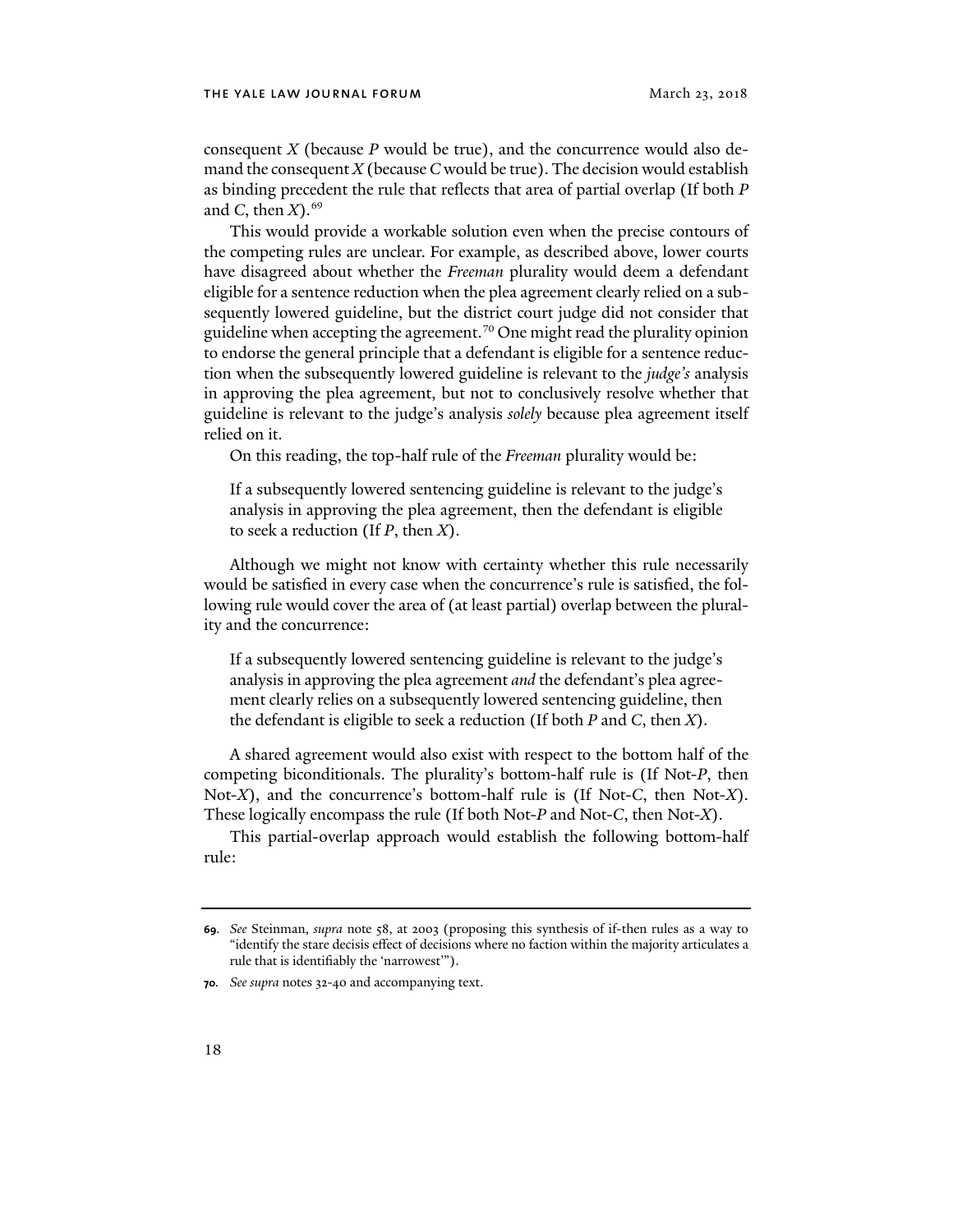If a subsequently lowered sentencing guideline is not relevant to the judge's analysis in approving the plea agreement *and* the defendant's plea agreement does not clearly rely on a subsequently lowered sentencing guideline, then the defendant is not eligible to seek a reduction (If both Not-*P* and Not-*C*, then Not-*X*).

As with the logical-subset inquiry, this approach would make no law in the potential areas of disagreement between the plurality and the concurrence. This would leave future courts free to adopt other rules to handle those areas of disagreement, including the plurality's entire biconditional or the concurrence's entire biconditional. It follows that under this partial-overlap approach, courts would not be compelled to adopt the *Freeman* concurrence in its entirety.

# **iv. counting dissenting votes**

Another possible approach would incorporate rules endorsed by dissenting Justices into either a logical-subset or partial-overlap analysis. The basic mechanics of identifying logical subsets or partial overlaps would be the same as described above. The difference would be that rules adopted by dissenting Justices must also be considered, as long as they combine with rules endorsed by enough other Justices to "get to five."<sup>[71](#page-18-0)</sup>

<span id="page-18-4"></span>While it would not be implausible to consider the rationales of dissenting Justices,  $72$  this is not the prevailing view. As a recent treatise explained, "the prevailing view is that the narrowest grounds are those that, when applied to other cases, would consistently produce results that a majority of the Justices *supporting the result* in the governing precedent would have reached."<sup>[73](#page-18-2)</sup> Even the Eleventh Circuit—which found that the *Freeman* concurrence stated the Supreme Court's complete holding—has explained that "*Marks* does *not* direct lower courts interpreting fractured Supreme Court decisions to consider the positions of those who dissented."[74](#page-18-3)

<span id="page-18-5"></span><span id="page-18-0"></span>**<sup>71</sup>***. Cf.* Dawn Johnsen, *Justice Brennan: Legacy of a Champion*, 111 MICH. L. REV. 1151, 1159 (2013) (describing Justice Brennan's focus on "getting to five").

<span id="page-18-1"></span>**<sup>72</sup>***. See, e.g.*, United States v. Johnson, 467 F.3d 56, 65 (1st Cir. 2006) (deeming it permissible to "combin[e] a dissent with a concurrence to find the ground of decision embraced by a majority of the Justices").

<span id="page-18-2"></span>**<sup>73</sup>**. GARNER ET AL., *supra* note [15,](#page-3-1) at 200. Recall that *Marks* itself suggests this approach: "the holding of the Court may be viewed as that position taken by those Members *who concurred in the judgments* on the narrowest grounds" (emphasis added). *See supra* not[e 1](#page-0-1) and accompanying text.

<span id="page-18-3"></span>**<sup>74</sup>**. United States v. Robison, 505 F.3d 1208, 1221 (11th Cir. 2007); *see also* King v. Palmer, 950 F.2d 771, 783 (D.C. Cir. 1991) (en banc) ("[W]e do not think we are free to combine a dissent with a concurrence to form a *Marks* majority.").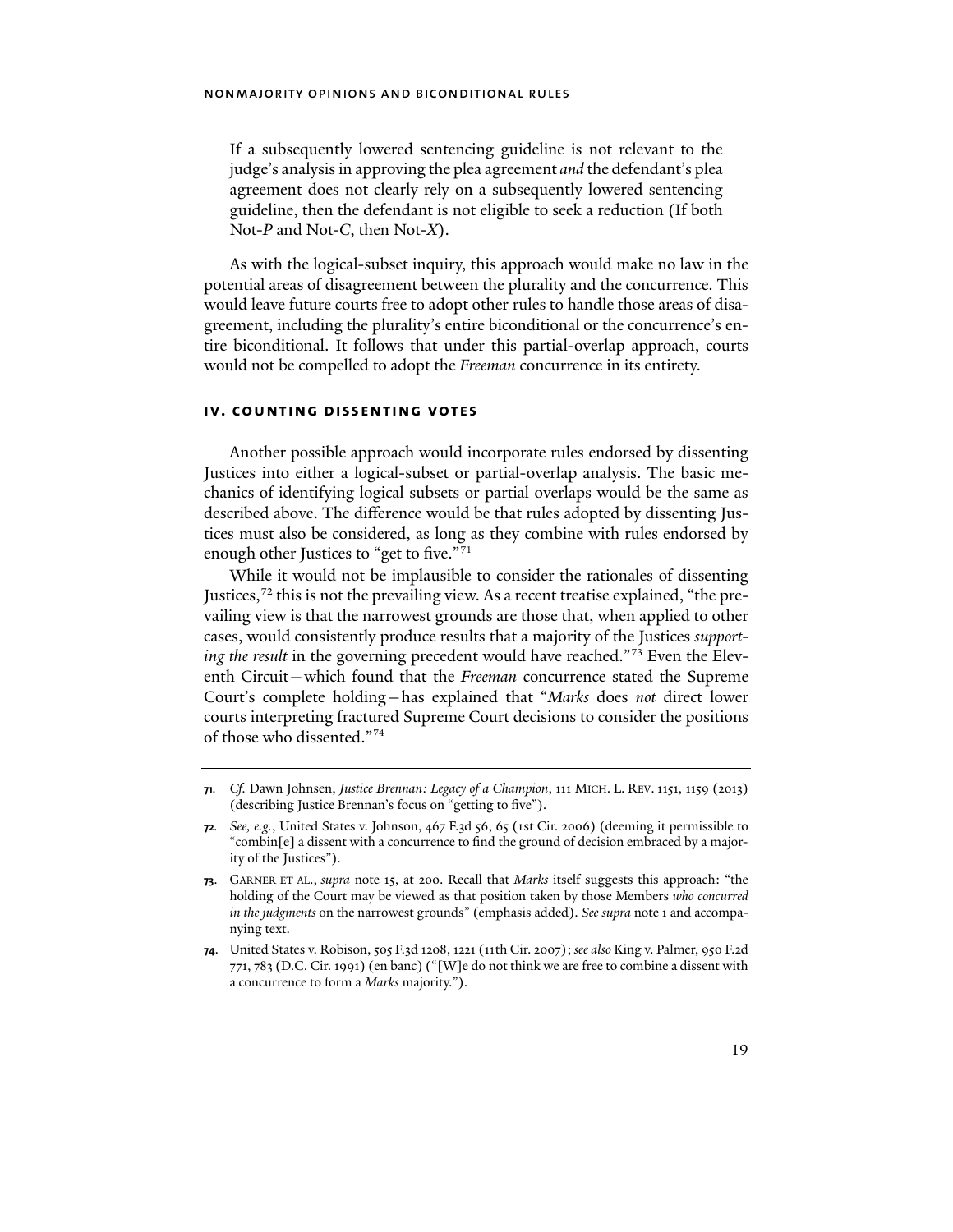In *Freeman*, incorporating the rules of the dissenters could yield a range of outcomes, particularly in light of the uncertainty surrounding the scope of the plurality's rule. This Essay will not itemize all of the possible permutations, but it will walk through one example to illustrate an important point. Counting the views of dissenting Justices is the *only* way to support the government's position in *Hughes*: namely, that courts are bound to follow the bottom-half rule of the *Freeman* concurrence, which makes a defendant ineligible for a sentence reduction if the plea agreement does not clearly refer to a subsequently lowered guideline.

As described earlier, the dissenting Justices in *Freeman* endorsed a rule: if a defendant is sentenced pursuant to a Rule  $\iota_1(c)(1)(C)$  plea agreement, then the defendant is not eligible for a sentence reduction (If *D*, then Not-*X*.)[75](#page-19-0) Because this rule compels the consequent (Not-*X*), the four dissenting Justices would add no votes to either the plurality's or the concurrence's top-half rules. But the dissenters can create five-Justice coalitions by combining with either the plurality's or the concurrence's bottom-half rules.

For illustration, focus on the relationship between the dissent and the concurrence. Recall the bottom-half rule of the *Freeman* concurrence: if a defendant's plea agreement does *not* clearly rely on a subsequently lowered sentencing guideline, then the defendant is *not* eligible to seek a reduction. (If Not-*C*, then Not-*X*.)

The antecedent of this rule (Not-*C*) is a logical subset of the dissent's rule. The universe of cases where a defendant is sentenced pursuant to an  $11(c)(1)(C)$ plea agreement (*D*) includes both cases where the plea agreement *does* clearly rely on a subsequently lowered sentencing guideline (*C*) and cases where it *does not* clearly rely on a subsequently lowered sentencing guideline (Not-*C*).

Therefore, when we factor in the *Freeman* dissenters—using either a logicalsubset or partial-overlap methodology—there are five Justices whose rules support the proposition that a defendant is ineligible for a sentence reduction when an  $11(c)(1)(C)$  plea agreement does not clearly refer to a subsequently lowered sentencing guideline. The dissenting Justices would agree because in their view *no* defendants who are sentenced pursuant to an  $\text{11}(c)(1)(C)$  plea are eligible. And the concurrence would agree because such a defendant's plea agreement did not clearly refer to the subsequently lowered guideline. The big picture here is not surprising. When we incorporate the restrictive approach of the *Freeman* dissenters, we end up with case law that is less friendly to defendants.

It is beyond the scope of this Essay to comprehensively assess the advantages and disadvantages of an approach to *Marks* that considers the rationales of dissenting Justices. As discussed above, however, allowing dissenting Justices to

<span id="page-19-0"></span>**<sup>75</sup>***. See supra* not[e 27](#page-5-9) and accompanying text (describing the rule set out in the *Freeman* dissent).